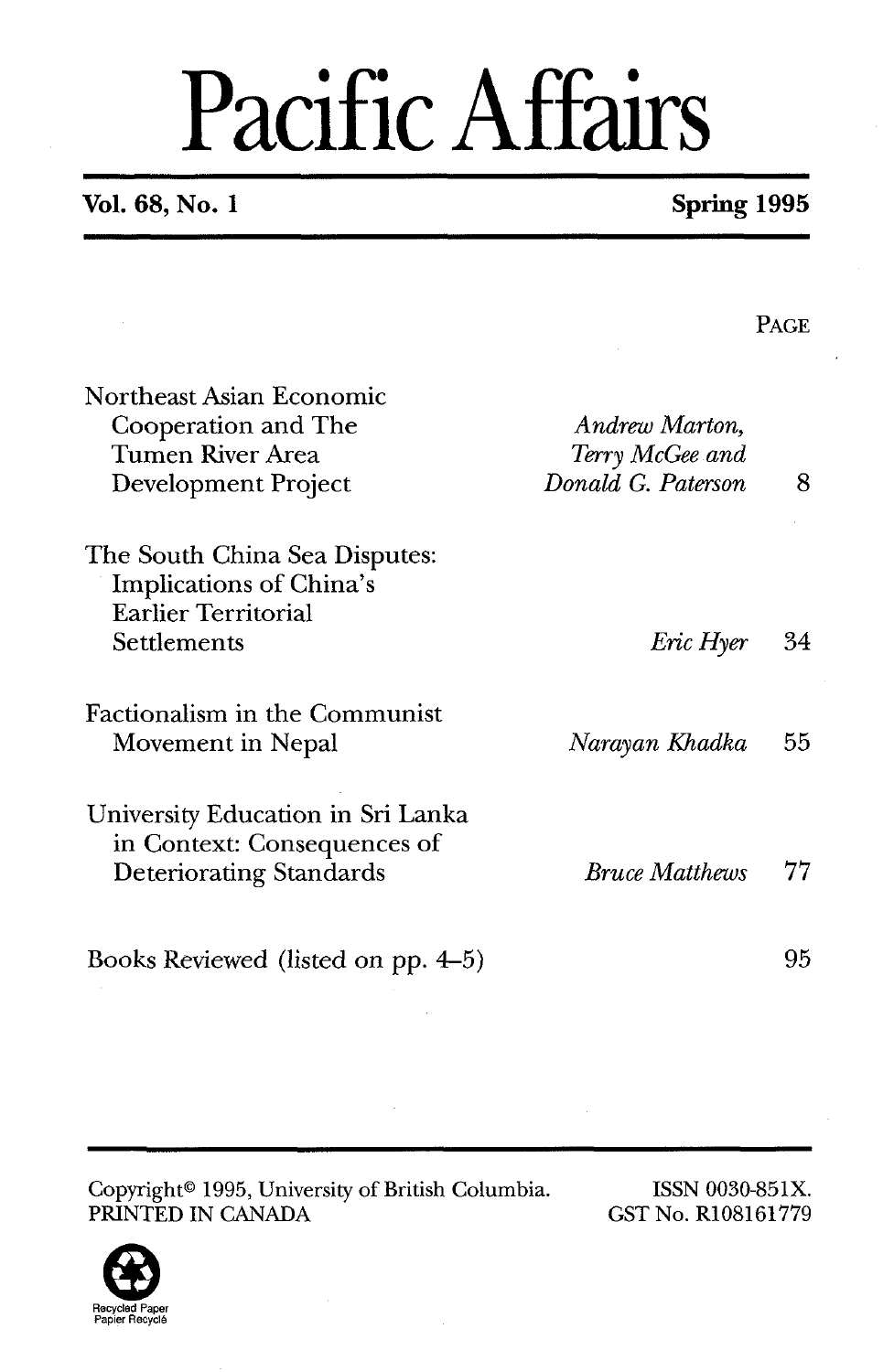#### **ABSTRACTS**

#### **Northeast Asian Economic Cooperation and the Tumen River Development Program**

*Andrew Marton, Terry McGee and Donald G. Paterson* 

The Tumen River Area Development Project is a plan for a transport mega-complex at the mouth of the Tumen River on the Sea of Japan. Because the three major stakeholders are the People's Republic of China, Russia and the Democratic People's Republic of Korea the project raises complex jurisdictional and economic problems. We review the context in which the project was established and then outline the evolution of the various plans for development of the region. Next the conditions for judging the efficacy of the project in both the short-run and the long-run are presented in the context of regional trade. The Tumen project may well play a significant role in stimulating the local regional economy, including Mongolia, and help raise the rate of economic growth in that part of Northeast Asia which has so-far lagged behind the rest. There is, however, a danger that if the project is implemented on too large a scale it may simply duplicate facilities in the region with no consequent aggregate benefit. The level of cooperation required among the stakeholders is high for the project to succeed and overcoming this impediment is still the project's greatest challenge.

#### **The South China Sea Disputes: Implications of China's Earlier Territorial Settlements**

*Eric Hyer* 

China's approach toward the territorial disputes in the South China Sea exhibits a pattern similar to the one adopted in earlier territorial disputes settled in the 1960s and China's behavior in its unsettled dispute with Japan over the Diaoyu/Senkaku Islands. In these previous disputes, even though China asserted large "historical" claims, eventually Beijing concluded settlements based on realistic historical, geographic and security considerations. One conclusion that is drawn is that although Beijing may initially assert irredentist claims, it is more interested in stable and legitimate boundaries than maintaining these historical claims.

Adopting a comparative cases approach, this article concludes that if China follows the pattern that was established in earlier disputes in settling the South China Sea disputes, eventually Beijing will seek compromise settlements in order to realize more important national security interests. Using the Sino-Japanese case as a model, it is concluded that compromise settlements in the South China Sea based on principles of equity and modern international legal principles are likely, and China will not insist on recognition of its "historical" claim to all the islands of the South China Sea.

#### **Factionalism in the Communist Movement in Nepal**

#### *Narayan Khadka*

The Communist movement in Nepal was started in the late 1940s. Inspired by the ideals of Marxism-Leninism and by the success of communist revolution in China, the communists of Nepal called for a people's democracy. But by the mid-1950s, the communist leadership became divided over monarchy, parliament, constituent assembly, India, the Nepali Congress, and over other issues. A number of factors divided the communists ideologically into pro-Chinese and pro-Russian camps in the 1960s. Within these two camps several splinter groups emerged. By the 1980s there were as many as 20 communist factions. The unitydisunity syndrome is becoming even more pronounced in the 1990s. Ideological confusion created by the collapse of communism is the main reason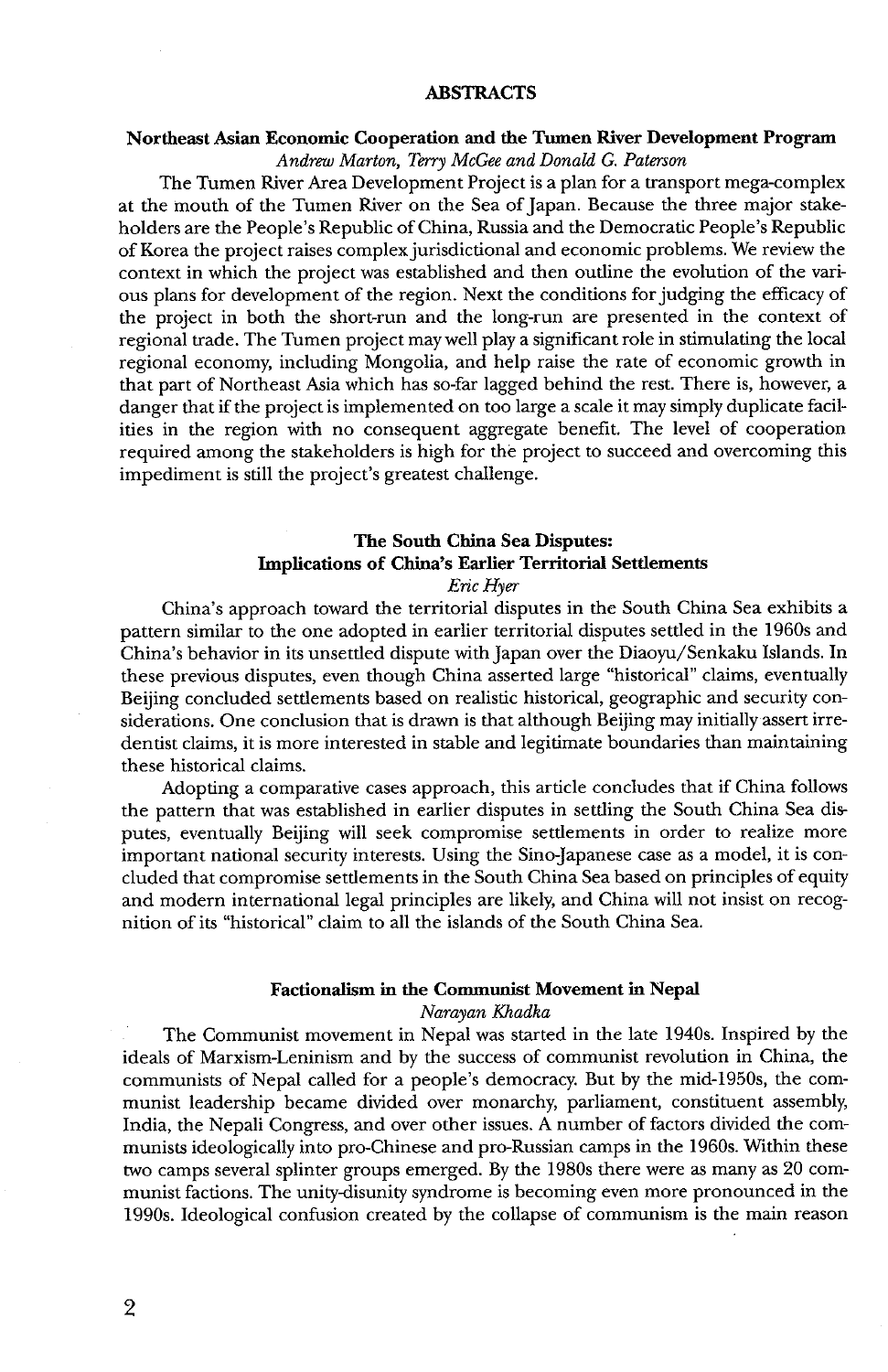but egocentrism of the top leaders, the consequences of the incompatibility between democratic practice and communistic theory, etc., have also caused factionalism.

This paper examines the factors causing factionalism and concludes that if the communists could forge unity by redefining their ideological as well as strategic priorities in the democratic context, they could contribute to strengthening Nepal's fragile democracy.

#### **University Education in Sri Lanka: The Political Consequences of Deteriorating Standards**

#### *Bruce Matthews*

Post-secondary education in Sri Lanka's several university campuses is in crisis. Apart from being underfunded and neglected for years by the state, the universities are also plagued with serious internal social problems. These diminish the quality of their programs and impair the preparation of the graduating student. This paper examines several pertinent issues, such as the impact of the ethnic and social-class "quota" admissions system; the backlog of admissions resulting from the closure of the universities for nearly three years in the late 1980s; the lack of discipline; fierce student ragging and intimidation; and the divisive issue of the use in instruction of the English language. The consequences of this faulty educational environment are several. They include the prospect of giving rise to another Janatha Vimukthi Peramuna-style militant organization, and the inability of the university system to produce trained and responsible professionals, inseparable from the state's aspiration to be in a "newly industrialized country." **A** final, oblique, but not the least implication is the fate of Sri Lankan culture itself.

| <b>The New Zealand Journal of History</b> |                                                                                                             |
|-------------------------------------------|-------------------------------------------------------------------------------------------------------------|
|                                           | Editors: Judith Binney and M.P.K. Sorrenson                                                                 |
|                                           | Vol. 28, No. 2, October, 1994 contains:                                                                     |
| John E. Martin                            | The Removal of Compulsory Arbitration and the Depression of<br>the $1930s$                                  |
| Anna Green                                | The Unimportance of Arbitration?<br>The New Zealand Waterfront 1915-1951                                    |
| Kerry Taylor                              | 'Our Motto, No Compromise': The Ideological Origins and<br>Foundation of the Communist Party of New Zealand |
| Pat Walsh                                 | An 'unholy alliance': The 1968 Nil Wage Order                                                               |
| Peter Franks                              | The Employment Contracts Act and the Demise of the New<br>Zealand Clerical Workers Union                    |
| The University of Auckland.               | <i>The New Zealand Journal of History</i> is published twice yearly, in April and October, by               |

Subscription rates for 1995, payable in advance, post free: Domestic **\$24.00** Overseas **\$NZ35.00** Back numbers available: **\$8.00** (incl. GST) per issue in New Zealand and **SNZ10.00** overseas.

Subscriptions and all business correspondence should be addressed to the Business Manager, *New Zealand Journal of History*. History Department, The University of Auckland, Private Bag 92019, Auckland, New Zealand.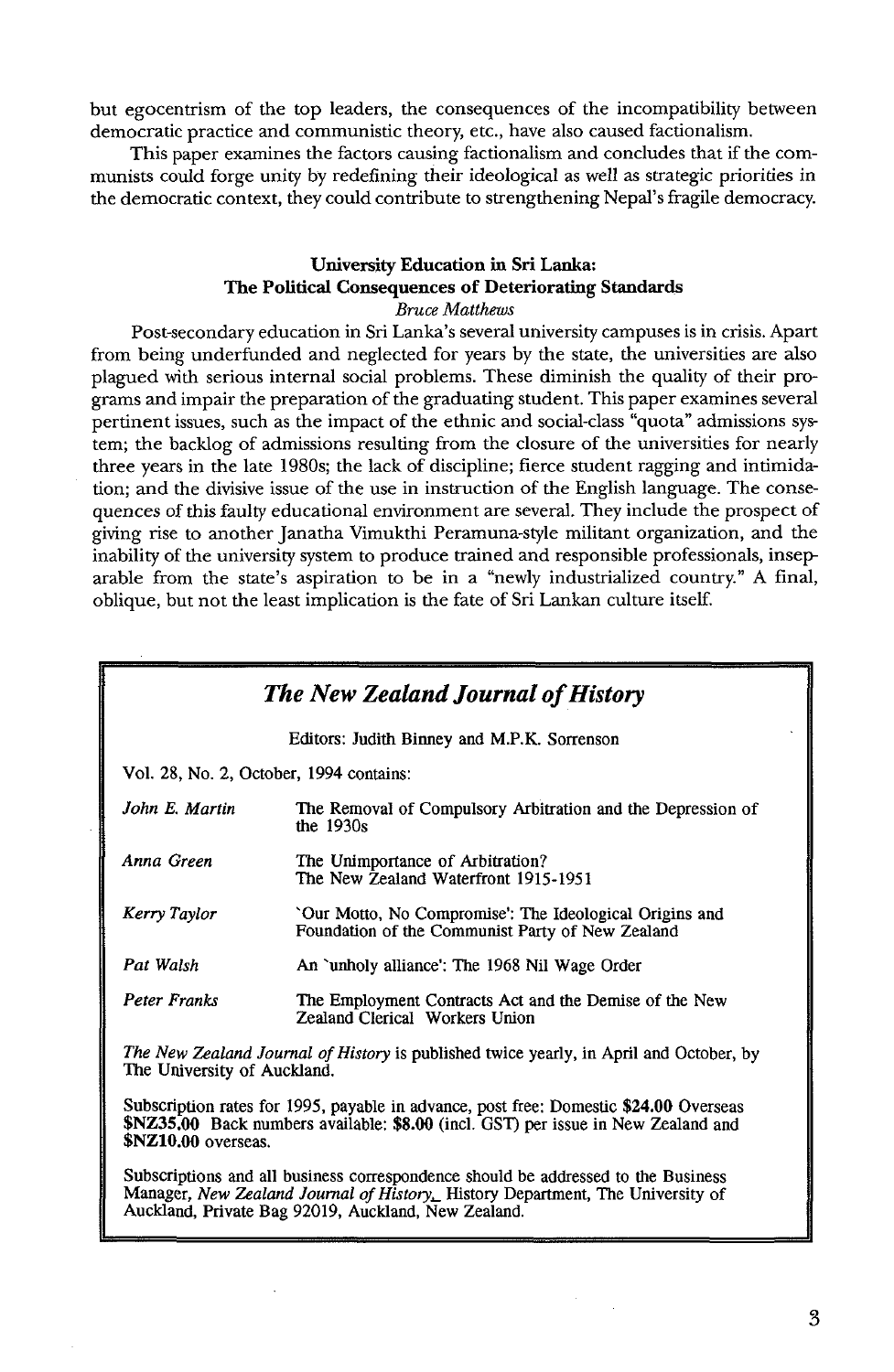#### **BOOKS REVIEWED IN THIS ISSUE**

#### **Asia General**

| ASIA-PACIFIC DIPLOMACY:: Nongovernmental Organizations    |                       |    |
|-----------------------------------------------------------|-----------------------|----|
| and International Relations. By Lawrence T. Woods.        | Paul F. Hooper        | 95 |
| ASIA'S ENVIRONMENTAL CRISIS. Edited by Michael C. Howard. | Robert B. Stauffer 97 |    |
| FEMINIST THEOLOGY FROM THE THIRD WORLD: A Reader. Edited  |                       |    |
| by Ursula King.                                           | Mary N. MacDonald     | 99 |
|                                                           |                       |    |

#### **China and Inner Asia**

 $\sim 10^{11}$  and  $\sim 10^{11}$ 

| SOWING THE SEEDS OF DEMOCRACY IN CHINA: Political Reform   |                        |  |
|------------------------------------------------------------|------------------------|--|
| in the Deng Xiaoping Era. By Merle Goldman.                | Charles Burton 100     |  |
| CHANGING CENTRAL-LOCAL RELATIONS IN CHINA: Reform and      |                        |  |
| State Capacity. Edited by Jia Hao and Lin Zhimin.          | $Sen Lin$ 101          |  |
| COWBOYS & CULTIVATORS: The Chinese of Inner Mongolia.      |                        |  |
| By Burton Pasternak and Janet W. Salaff.                   | Pat Howard 103         |  |
| CHINA's FAR WEST: Four Decades of Change.                  |                        |  |
| By A. Doak Barnett.                                        | James L. Nichols 104   |  |
| DIRECTORY OF OFFICIALS AND ORGANIZATIONS IN CHINA:         |                        |  |
| A Quarter-Century Guide. By Malcolm Lamb.                  | Michael Schoenhals 105 |  |
| THE KWANGSI WAY IN KUOMINTANG CHINA, 1931-1939.            |                        |  |
| By Eugene William Levich.                                  | Lawrence N. Shyu 107   |  |
| THE PAINTER'S PRACTICE: How Artists Lived and Worked in    |                        |  |
| Traditional China. By James Cahill.                        | Ralph Croizier 108     |  |
| STRANGE TALES FROM STRANGE LANDS: Stories by               |                        |  |
| Zheng Wanlong, Edited by Kam Louie.                        | Michael S. Duke 110    |  |
| THE CHINESE AND THEIR FUTURE: Beijing, Taipei, and         |                        |  |
| Hong Kong. Edited by Zhiling Lin and Thomas W. Robinson.   | Suzanne Ogden 111      |  |
| PRECARIOUS BALANCE: Hong Kong between China and            |                        |  |
| Britain, 1842–1992: Hong Kong Becoming China Series.       |                        |  |
| Edited by Ming K. Chan.                                    | Diana Lary 112         |  |
| THE ROLE OF THE STATE IN TAIWAN'S DEVELOPMENT: Taiwan in   |                        |  |
| the Modern World. Edited by Joel D. Aberbach, David Dollar |                        |  |
| and Kenneth L. Sokoloff.                                   | Samuel P.S. Ho 114     |  |
|                                                            |                        |  |

#### **Northeast Asia**

 $\ddot{\phantom{a}}$ 

| JAPAN'S INTERNATIONAL AGENDA. Edited by Yoichi Funabashi. | Bruce Stronach 115      |  |
|-----------------------------------------------------------|-------------------------|--|
| JAPAN IN THE WORLD. Edited by Masao Miyoshi and           |                         |  |
| H.D. Harootunian.                                         | Trevor Morrison 117     |  |
| STRATEGIC CAPITALISM: Private Business and Public Purpose |                         |  |
| in Japanese Industrial Finance. By Kent E. Calder.        | Gavan McCormack 118     |  |
| POSTWAR JAPAN AS HISTORY. Edited by Andrew Gordon, et al. | Millie R. Creighton 120 |  |
| STAYING ON THE LINE: Blue-Collar Women in Contemporary    |                         |  |
| Japan. By Glenda S. Roberts.                              | Millie R. Creighton 121 |  |
| <b>ENCOUNTERS WITH AGING: Mythologies of Menopause in</b> |                         |  |
| Japan and North America. By Margaret Lock.                | Millie R. Creighton 123 |  |
| ACADEMIC FREEDOM AND THE JAPANESE IMPERIAL UNIVERSITY,    |                         |  |
| 1868-1939. By Byron K. Marshall.                          | Owen Griffiths 124      |  |
| KOREAN ECONOMIC DEVELOPMENT: An Interpretive Model.       |                         |  |
| By Paul W. Kuznets.                                       | John Lie 125            |  |
|                                                           |                         |  |

 $\Delta$ 

J.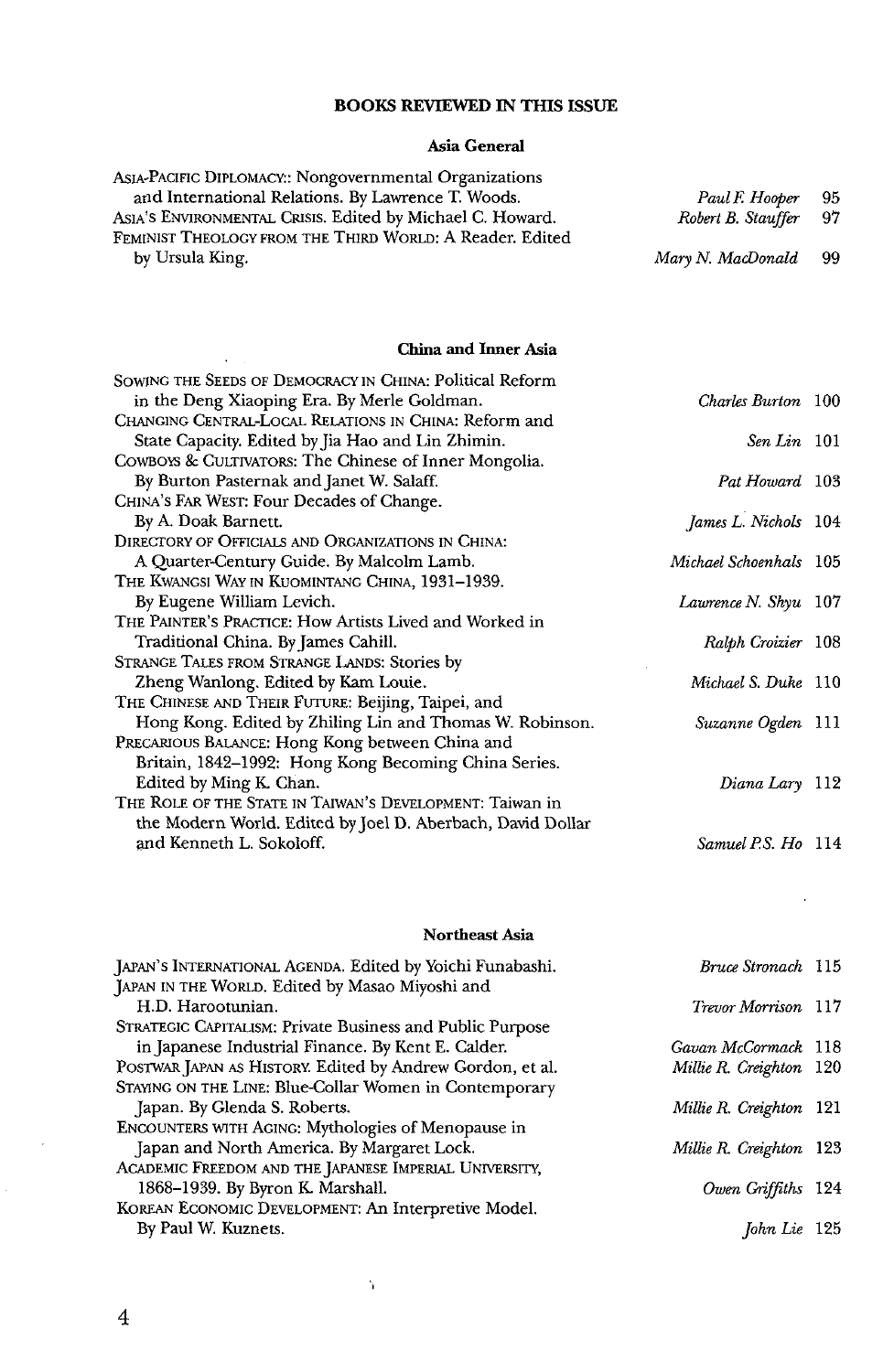| THE LESSONS OF EAST ASIA: Korea: A Case of Export<br>Led Development. By Kihwan Kim and Danny M. Leipziger.   | John Lie 125             |  |
|---------------------------------------------------------------------------------------------------------------|--------------------------|--|
| Han Sorya and North Korean Literature: The Failure of<br>Socialist Realism in the DPRK. By Brian Myers.       | Kichung Kim 127          |  |
| South Asia                                                                                                    |                          |  |
| INDIA'S DIPLOMACY IN THE UNITED NATIONS. By C.S.R. Murthy.                                                    | M. Naim Shaikh 128       |  |
| CHESTER BOWLES: New Dealer in The Cold War.                                                                   |                          |  |
| By Howard B. Schaffer.                                                                                        | Sumit Ganguly 129        |  |
| THIS FISSURED LAND: An Ecological History of India.                                                           |                          |  |
| By Madhav Gadgil and Ramachandra Guha.                                                                        | Eva Cheung Robinson 131  |  |
| IMAGE IDEOLOGY AND INEQUALITY: Cultural Domination,<br>Hegemony and Schooling in India. By Timothy J. Scrase. | Ratna Ghosh 132          |  |
| POLITICAL AGENDA OF EDUCATION: A Study of Colonialist                                                         |                          |  |
| and Nationalist Ideas. By Krishna Kumar.                                                                      | Anand C. Paranipe 133    |  |
| THE INDIAN OCEAN AND ITS ISLANDS: Strategic, Scientific and                                                   |                          |  |
| Historical Perspectives. Edited by Satish Chandra,                                                            |                          |  |
| B. Arunachalam and V. Suryanaryan.                                                                            | Kenneth McPherson 135    |  |
| UNDERMINING THE CENTRE: The Gulf Migration and Pakistan.                                                      | Bruce La Brack 136       |  |
| By Jonathan S. Addleton.<br>POLITICS OF SOCIAL TRANSFORMATION IN AFGHANISTAN, IRAN,                           |                          |  |
| AND PAKISTAN. Edited by Myron Weiner and                                                                      |                          |  |
| Ali Banuazizi.                                                                                                | Derryl N. MacLean 138    |  |
| <b>Southeast Asia</b>                                                                                         |                          |  |
|                                                                                                               |                          |  |
| Brother Number One: A Political Biography of Pol Pot.<br>By David P. Chandler.                                | Laura Summers 140        |  |
| A HISTORY OF CAMBODIA. By David P. Chandler.                                                                  | Laura Summers 140        |  |
| THE LESSONS OF EAST ASIA: An Overview of Country                                                              |                          |  |
| Experience. By Danny M. Leipziger and Vinod Thomas.                                                           | R.S. Milne 142           |  |
| MALAYSIA: Growth, Equity, and Structural Transformation.                                                      |                          |  |
| By Ismail Muhd Salleh.                                                                                        | R.S. Milne 142           |  |
| THAILAND: The Institutional and Political Underpinnings                                                       |                          |  |
| of Growth. By Scott Christensen, David Dollar,<br>Ammar Siamwalla and Pakorn Vichyanond.                      | R.S. Milne 142           |  |
| THE PLAY OF TIME: Kodi Perspectives on Calendars, History,                                                    |                          |  |
| and Exchange. By Janet Hoskins.                                                                               | Kenneth M. George 143    |  |
| SOUTHEAST ASIA IN THE EARLY MODERN ERA: Trade, Power,                                                         |                          |  |
| and Belief. Edited by Anthony Reid.                                                                           | William H. Frederick 144 |  |
| <b>Australasia and the Pacific Regions</b>                                                                    |                          |  |
| AGRICULTURAL EXPORT MARKETING IN THE SOUTH PACIFIC:                                                           |                          |  |
| The Future Role of Marketing Authorities.                                                                     | P.P. Courtenay 146       |  |
| A WORLD THAT WAS: The Yaralde of the Murray River                                                             |                          |  |
| and the Lakes, South Australia. By Ronald M. Berndt,                                                          |                          |  |
| Catherine H. Berndt and John E. Stanton.                                                                      | David Turner 147         |  |
| THE CONSTITUTION OF THE MARSHALL ISLANDS: Its Drafting                                                        | Glenn Petersen 149       |  |
| and Current Operations. By Alice de Jonge.<br>FRUIT OF THE MOTHERLAND: Gender in an Egalitarian               |                          |  |
| Society. By Maria Lepowsky.                                                                                   | Jane C. Goodale 150      |  |
|                                                                                                               |                          |  |

 $\overline{5}$ 

 $\overline{\phantom{a}}$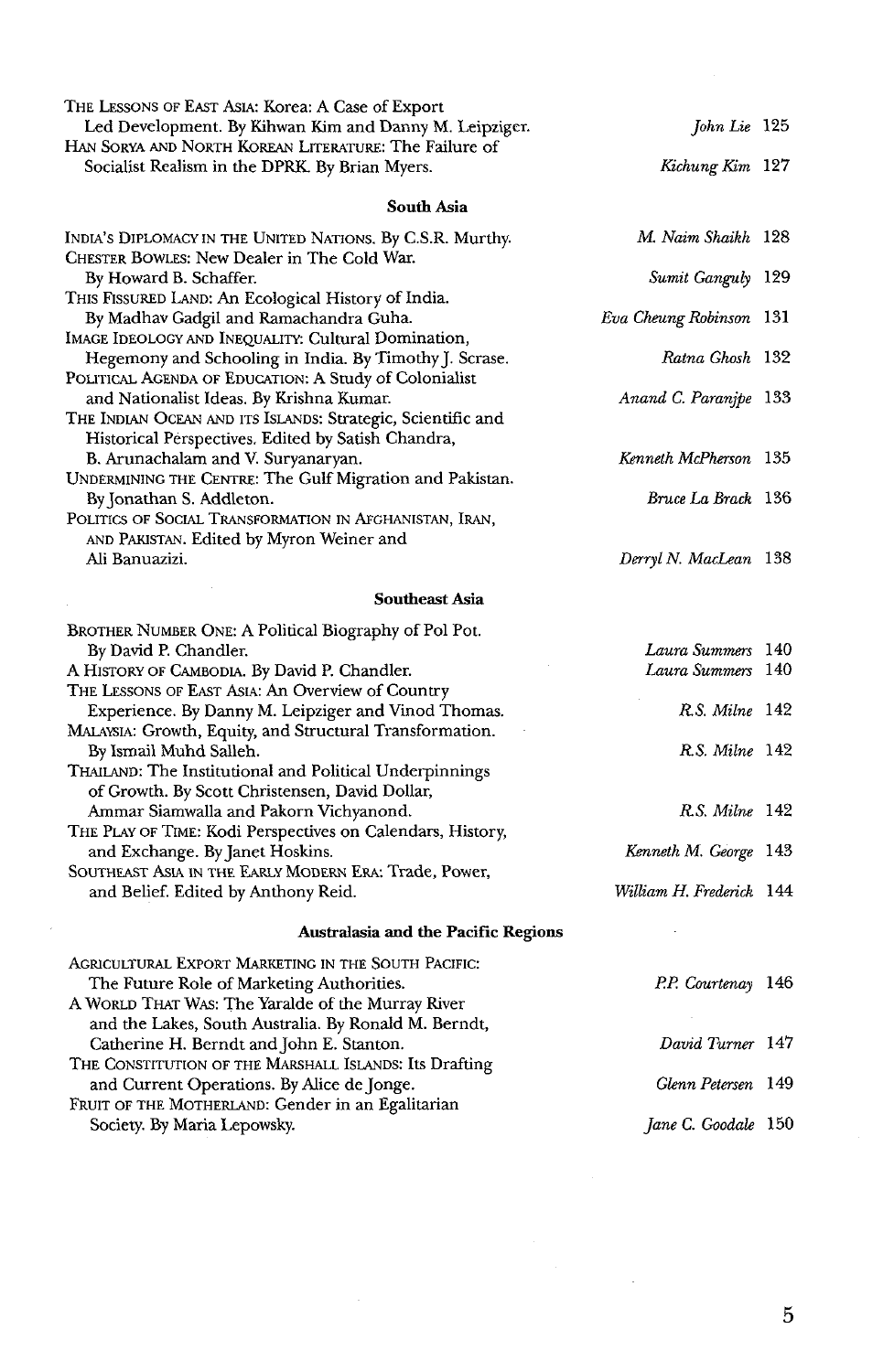#### **CONTRIBUTORS TO THIS ISSUE**

- ANDREW MARTON, Graduate Student in Geography and member of the Institute for Asian Research, University of British Columbia, Vancouver, Canada.
- TERRY MCGEE, Professor of Geography and member of the Institute for Asian Research, University of British Columbia.
- DONALD G. PATERSON, Professor of Economics and member of the Institute for Asian Research, University of British Columbia.
- ERIC HYER, Associate Professor of Political Science at Brigham Young University, Utah, U.S.A. His primary research interest is China's foreign relations. He is the editor of *The South China Sea Territorial Disputes,* a special issue of *The American Asian Review*, Vol. 12, no. 4 (Winter 1994).
- NARAYAN **KHADKA,** is associated with the Tribhuvan University, Kathmandu, Nepal and currently working as an independent consultant in Ottawa. His most recent book is Politics and Development in Nepal (New Delhi: Nirala Publishers, 1994).
- BRUCE MATTHEWS, C.B. Lumsden Professor of Comparative Religion at Acadia University, Nova Scotia, Canada.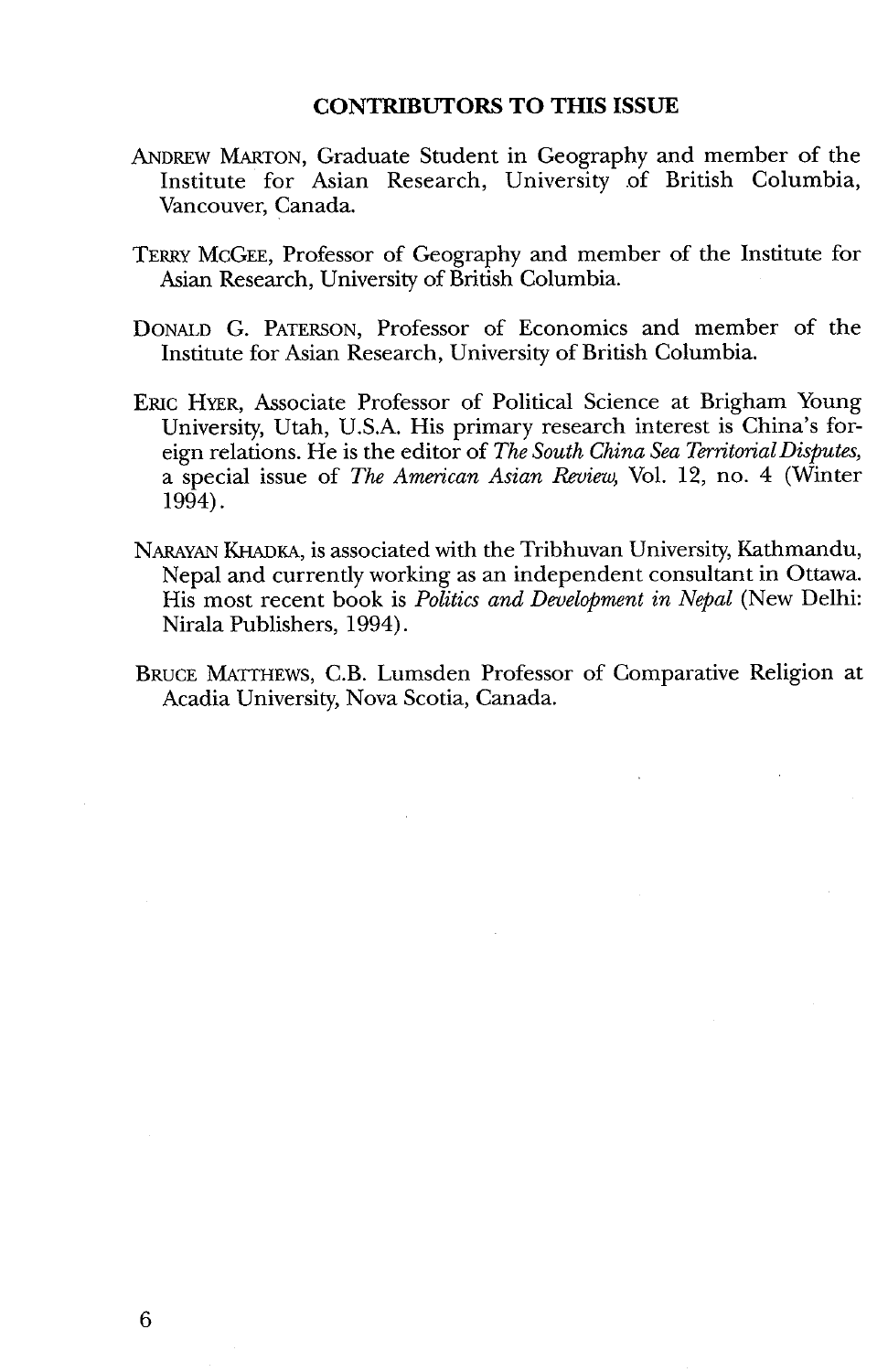# Pacific Affairs

### **Vol. 68, No. 2 Summer 1995**

PAGE

| Beijing's Relations with the<br>Hong Kong Special Administrative<br>Region: An Inferential Framework<br>For the Post-1997 Arrangement | Jae Ho Chung<br>and Shiu-hing Lo | 167 |
|---------------------------------------------------------------------------------------------------------------------------------------|----------------------------------|-----|
| <b>UMNO Leaders and Malay Rulers:</b><br>The Erosion of a Special<br>Relationship                                                     | Hari Singh                       | 187 |
| Development Challenges in a<br>Poor Pacific Economy:<br>the Case of Papua New Guinea                                                  | Anne Booth                       | 207 |
| Political Economy of India's<br>Textile Industry: The Case<br>of Maharashtra, 1984-89                                                 | Supriya RoyChowdhury             | 231 |
| Books Reviewed (listed on pp. 164–165)                                                                                                |                                  | 251 |

Copyright<sup>®</sup> 1995, University of British Columbia. ISSN 0030-851X.<br>
PRINTED IN CANADA GST No. R108161779 PRINTED IN CANADA

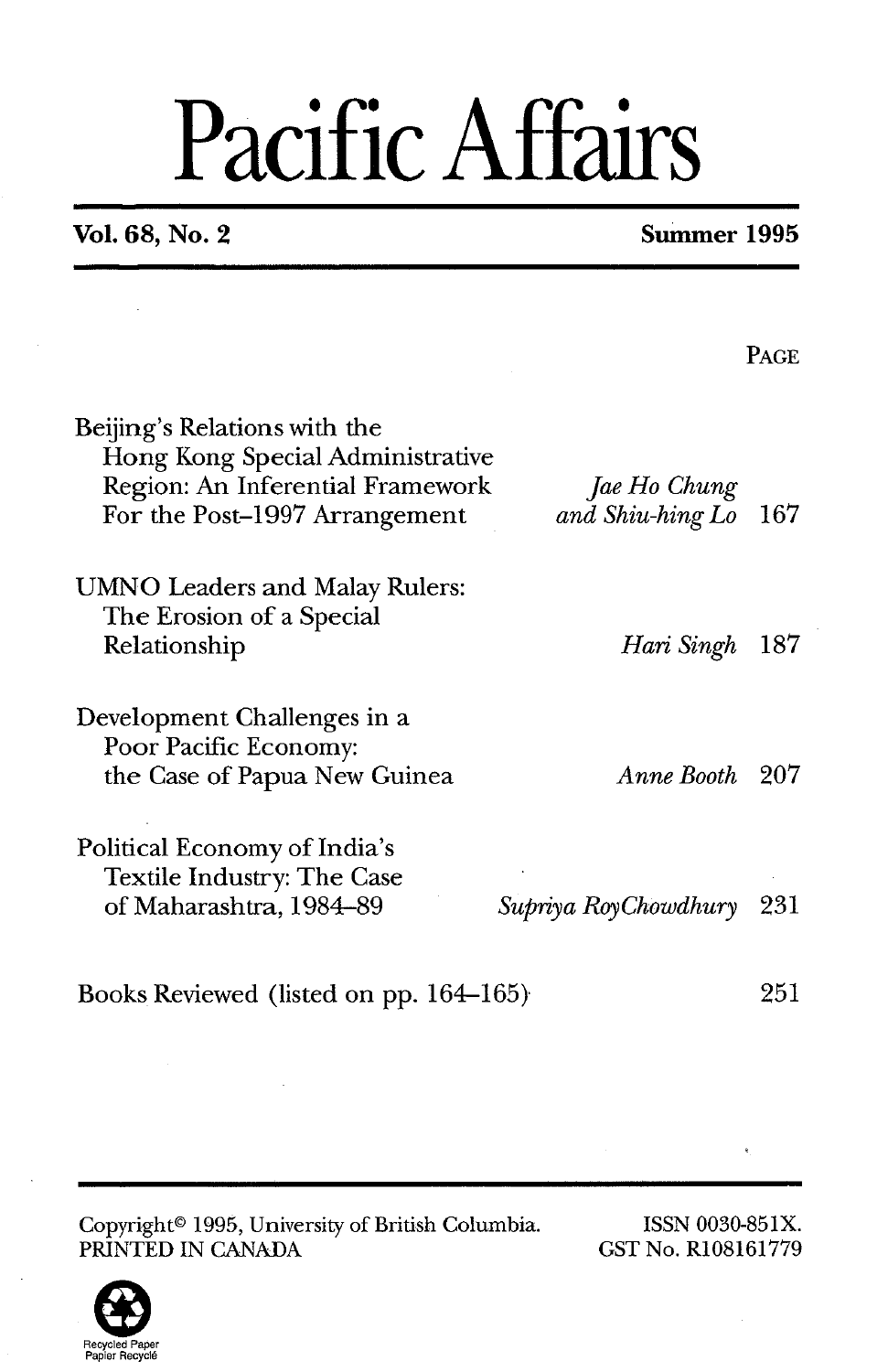#### **ABSTRACTS**

#### **Beijing's Relations with the Hong Kong Special Administrative Region: An Inferential Framework For the Post-1997 Arrangement**

*Jae Ho Chung and Shiu-hing Lo* 

This article explores the post-1997 relationships between Beijing and the Hong Kong Special Administrative Region from a central-local relations perspective. At the same time, inferences are made from the trends emerging from china's current dealing with Hong Kong during the transition period. The article posits an inferential framework adopting four areas of interaction: planning and coordination, fiscal arrangements, personnel management and policy implementation. It concludes that the transition and post-transition arrangements can be viewed as a gradual and incremental process of learning and mutual adaptation by both sides. Moreover, administrative decentralization in China will coexist with Beijing's penetrative capacity in exerting political control over Hong Kong. Yet, Beijing will continue to selectively allow autonomy of post-1997 Hong Kong as long as the expanded autonomy does not amount to producing a penetration crisis.

#### **UMNO Leaders and Malay Rulers: The Erosion of a Special Relationship**

**Hart** *Singh* 

The declining importance of feudal institutions to UMNO Baru's hegemony over the Malaysian political process and perceptions among the party's elite of the Malay rulers as contenders for political power led to a redefinition of the historical relationship between the UMNO Baru leaders and the Malay rulers, resulting in a subordinate political role of the latter underwritten by the "revocation" of the legal immunity of the Malay rulers. However, the recent constitutional crisis also revealed that there were limits to which the government could curtail the power of the Malay rulers. The role of the Malay rulers in the construction of ethnic Malay identity and **as** symbols of Malay sovereignty, together with public appreciation of the rulers as potential counterweights to executive power, moderated UMNO Baru's desire to significantly undermine royal institutions in Malaysia.

#### **Development Challenges in a Poor Pacific Economy: The Case of Papua New Guinea**

*Anne Booth* 

This paper reviews the extensive literature on the slow growth performance of the economy of Papua New Guinea since independence and assesses the consequence of slow growth for sectoral employment and productivity growth. In the light of the stagnation in labour productivity which characterized much of the 1980s and the evidence of rising unemployment revealed in the 1990 population census, some suggestions are made for policy reform in the 1990s. It is argued that the macroeconomic climate in the 1990s is more conducive to faster economic growth and more rapid employment generation, providing the government implements effective policies in key areas, including exchange rate management, labour market deregulation and government expenditure control. A more effective policy of rural development will be also crucial if the problems of urban unemployment and crime are to be curbed, and the benefits of faster growth are to trickle down to the more remote rural areas.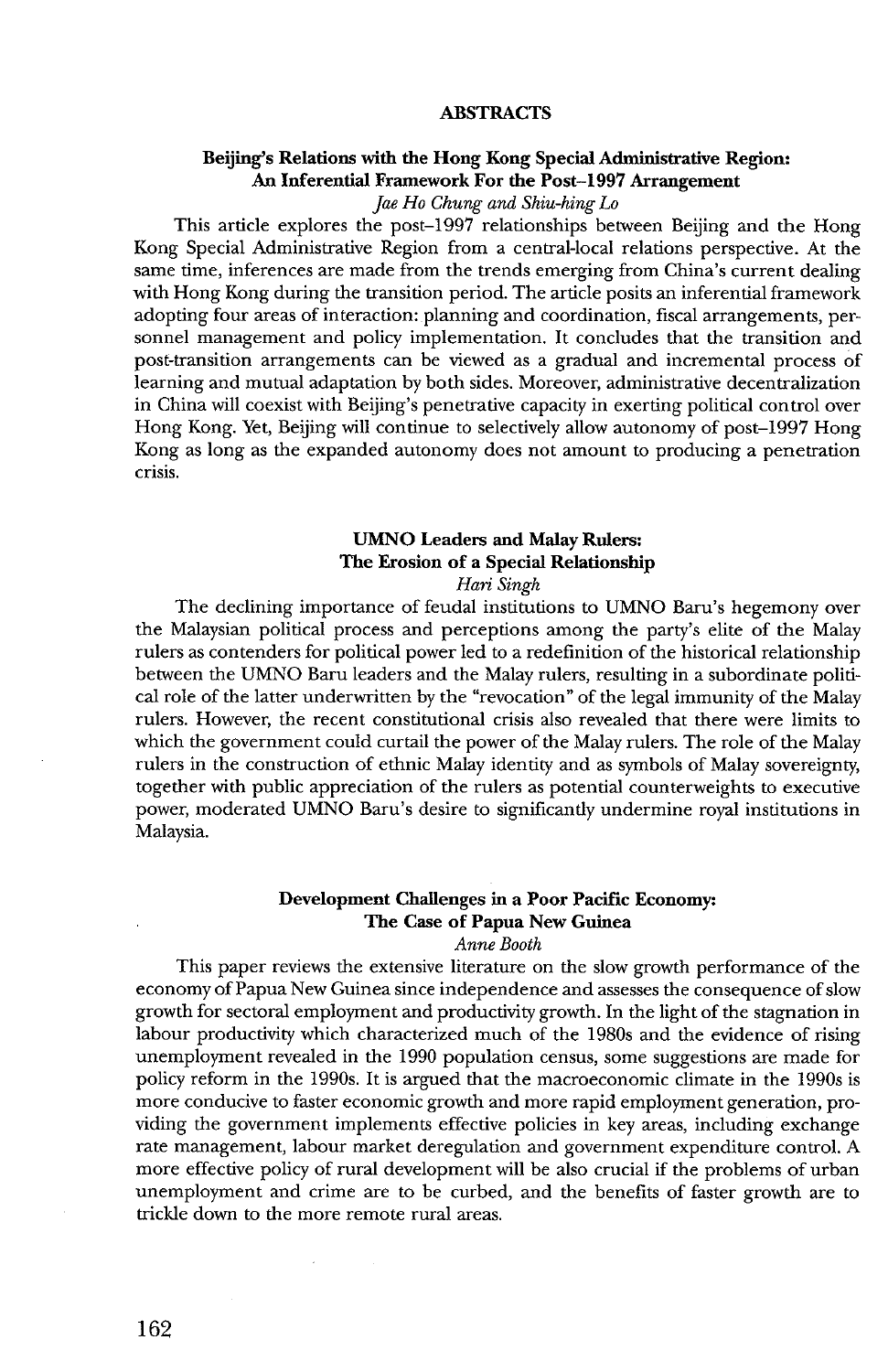#### **Political Economy of India's Textile Industry: The Case of Maharashtra, 1984-89**  *Supriya RoyChowdhury*

In the liberalized economic environment of the 1980s the government of India sought to reverse the decline of cotton textile mills by withdrawing controls, liberalizing imports of technology and machinery and by offering credit and export incentives. This paper argues that restructuring of the cotton textile industry remained limited to those firms which entered the export market; the rest remained caught up in a stagnant domestic market and continuing competition from the small-scale powerloom sector which enjoys certain cost advantages by way of tax exemptions and a lower wage structure. Additionally, the state continued with the practice of taking over bankrupt mills primarily to protect employment.

In India the reality of democratic politics underlined the enduring political sanctity of the small-scale powerloom sector, of the public sector and of state patronage of organized labour. Within a democratic political set-up it may be difficult to counter or ignore groups who stand to lose from market-oriented policies. Thus in the context of a formal democracy, the need to balance incompatible interests may produce serious limits to the state's autonomy in putting together a new developmental strategy.

### A new book from UBC Press

### **China in the 1990s**

*Robert Benewick and Paul Wingrove, eds.* 

**A** multidisciplinary and multidimensional survey of a nation in transition, *China in the 1990s* examines China's recent economic, political, military, cultural, and social achievements and difficulties. The contributors, all experts in their fields, come from Britain, the United States, Europe, Australia, Hong Kong, and Denmark.

*288pages, available in July, cloth, \$65.00 paper, in Canada \$25.95, in the United States \$18.95* 

*VISA and Master Card accepted. Shipping \$4.00 Order by phone: 604/822-5959, fax: 1-800-668-0821, or e-mail: orders@ubcpress.ubc.ca* 

**UBC Press •** University of British Columbia 6344 Memorial Road, Vancouver, BC Canada V6T 1Z2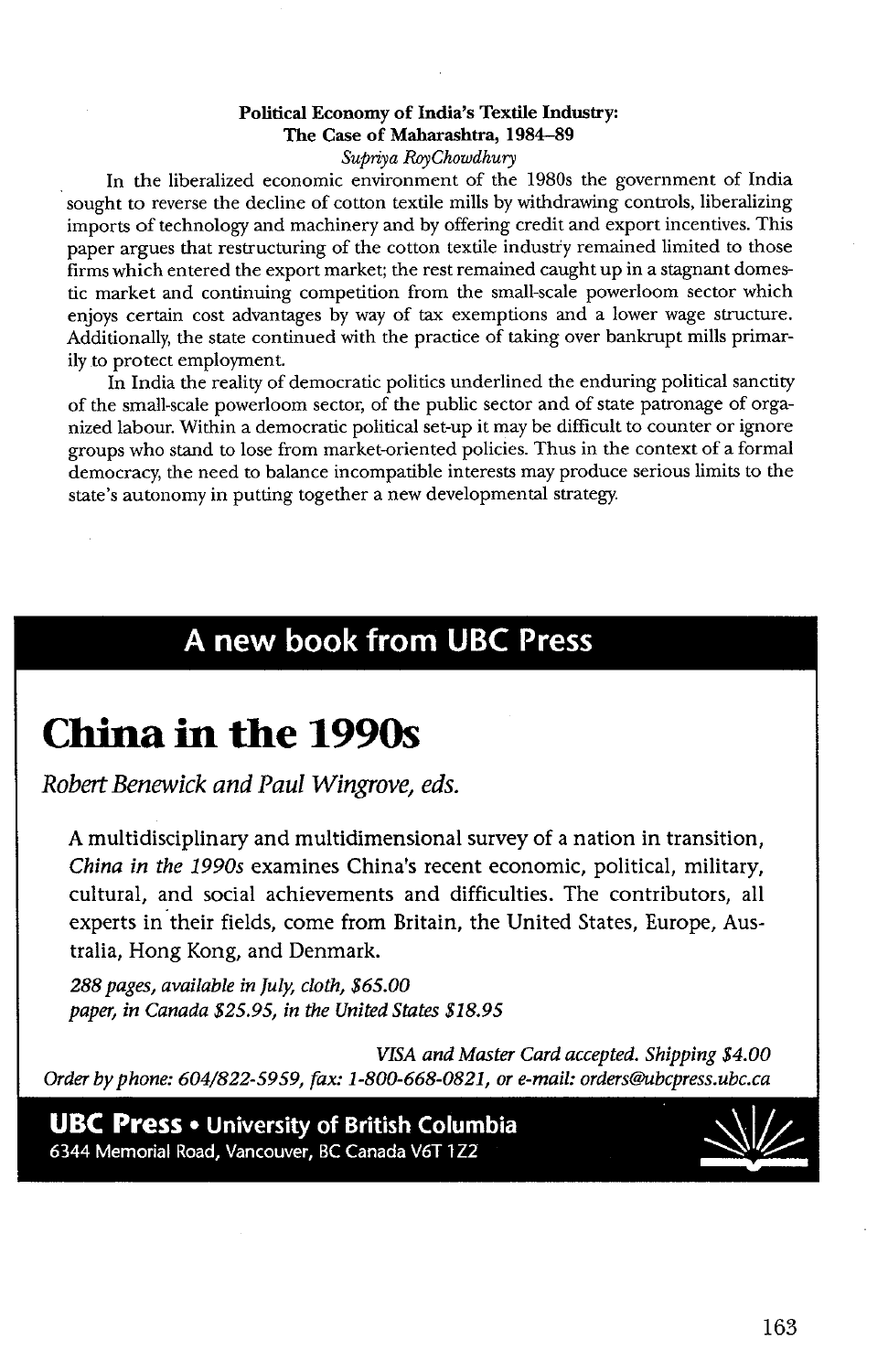#### **BOOKS REVIEWED IN THIS ISSUE**

#### **Asia General**

| DEVELOPMENT PLANNING IN ASIA. Edited by Somsak Tambunlertchai |                     |  |
|---------------------------------------------------------------|---------------------|--|
| and S. P. Gupta.                                              | Ozay Mehmet 251     |  |
| EVOLUTION OF ASIA-PACIFIC ECONOMIES: International Trade and  |                     |  |
| Direct Investment. Edited by Ippei Yamazawa and Fu-Chen Lo.   | Samuel P. S. Ho 253 |  |
| COMING FULL CIRCLE: An Economic History of the Pacific Rim.   |                     |  |
| By Eric Jones, Lionel Frost and Colin White.                  | Keizo Nagatani 253  |  |
|                                                               |                     |  |

#### **China and Inner Asia**

| CHINA UNDER REFORM. By Lowell Dittmer.                       | David Bachman 255              |  |
|--------------------------------------------------------------|--------------------------------|--|
| DILEMMAS OF REFORM IN CHINA: Political Conflict and Economic |                                |  |
| Debate. By Joseph Fewsmith.                                  | Dorothy J. Solinger 256        |  |
| CHINA: Foreign Trade Reform. Edited by Rajiv Lall.           | Pitman B. Potter 258           |  |
| THE POLITICAL LOGIC OF ECONOMIC REFORM IN CHINA.             |                                |  |
| By Susan L. Shirk.                                           | Marc Blecher 259               |  |
| MIGRATION AND URBANIZATION IN CHINA. Edited by Lincoln H.    |                                |  |
| Day and Ma Xia.                                              | Graham E. Johnson 261          |  |
| GENDER & POWER IN RURAL NORTH CHINA. By Ellen R. Judd.       | Elizabeth Lominska Johnson 262 |  |
| <b>KNOWING PRACTICE: The Clinical Encounter of Chinese</b>   | H. Schipper                    |  |
| Medicine. By Judith Farquhar.                                | and K. Minden 264              |  |
| THE ART OF RULERSHIP: A Study of Ancient Political Thought.  |                                |  |
| By Roger T. Ames.                                            | Mondo Secter 265               |  |
| CULTURAL CHANGE IN POSTWAR TAIWAN. Edited by Steven          |                                |  |
| Harrell and Huang Chün-chieh.                                | Richard W. Wilson 267          |  |
| WASHINGTON'S TAIWAN DILEMMA, 1949-1950: From                 |                                |  |
| Abandonment to Salvation. By David M. Finkelstein.           | John F. Copper 268             |  |
| TAIWAN, HONG KONG, AND THE UNITED STATES, 1945-1992.         |                                |  |
| By Nancy Bernkopf Tucker.                                    | John F. Copper 268             |  |
| THE OTHER TAIWAN: 1945 to the Present. Edited by Murray      |                                |  |
| A. Rubinstein.                                               | Thomas B. Gold 270             |  |
|                                                              |                                |  |
| <b>Northeast Asia</b>                                        |                                |  |
| THE END OF JAPAN INC.: And How the New Japan Will Look.      |                                |  |

| By Christopher Wood.                                      | Laura Miller 271          |  |
|-----------------------------------------------------------|---------------------------|--|
| THE CHANGE OF A LIFETIME: Employment Patterns among       |                           |  |
| Japan's Managerial Elite. By John C. Beck and             |                           |  |
| Martha N. Beck.                                           | D. H. Whittaker 272       |  |
| JAPANESE MONETARY POLICY. Edited by Kenneth J. Singleton. | Robert Dekle 274          |  |
| WHAT Is JAPAN? Contradictions and Transformations.        |                           |  |
| By Taichi Sakaiya.                                        | Bernard Saint-Jacques 275 |  |
| JAPANESE EDUCATION SINCE 1945: A Documentary Study.       |                           |  |
| Edited by Edward R. Beauchamp and James M. Vardaman.      | Diane Musselwhite 277     |  |
| RICE AS SELF: Japanese Identities through Time. By Emiko  |                           |  |
| Ohnuki-Tierney.                                           | Owen Griffiths 279        |  |
| PATRIOTS AND REDEEMERS IN JAPAN: Motives in the Meiji     |                           |  |
| Restoration. By George M. Wilson.                         | Bill Sewell 280           |  |
| THE DEMOGRAPHY OF SOCIOPOLITICAL CONFLICT IN JAPAN,       |                           |  |
| 1721–1846. By James W. White.                             | Brian W. Platt 281        |  |
| KOREAN OPTIONS IN A CHANGING INTERNATIONAL ORDER.         |                           |  |
| Edited by Hong Yung Lee and Chung Chongwook.              | Chung-In Moon 282         |  |

 $\bar{\beta}$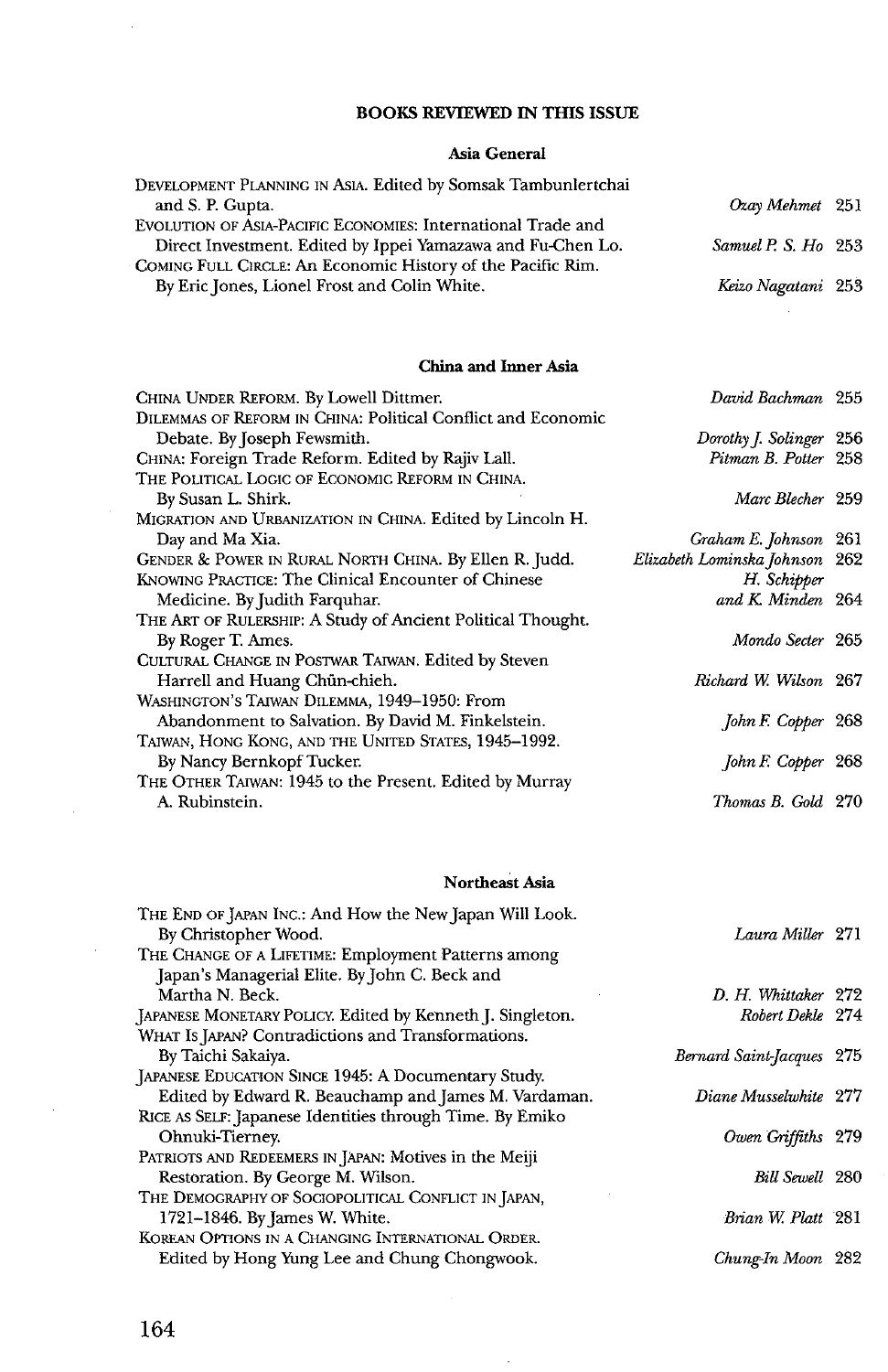| EAST ASIAN SECURITY IN THE POST-COLD WAR ERA. Edited by<br>Sheldon W. Simon et al.<br>KOREA AND THE WORLD: BEYOND THE COLD WAR. Edited by<br>Young Whan Kihl. | Robert E. Bedeski<br>Robert E. Bedeski |
|---------------------------------------------------------------------------------------------------------------------------------------------------------------|----------------------------------------|
|                                                                                                                                                               |                                        |

#### **South Asia**

| PAKISTAN 1992. By Charles H. Kennedy.                                                                       | Yogesh Grover 286   |  |
|-------------------------------------------------------------------------------------------------------------|---------------------|--|
| BANGLADESH: Peasant Migration and the World Capitalist<br>Economy. By Aminul Haque Faraizi.                 | Craig Baxter 288    |  |
| HIERARCHY AND EGALITARIANISM: Caste, Class and Power in<br>Sinhalese Peasant Society. By Tamara Gunasekera. | Patrick Peebles 289 |  |

#### **Southeast Asia**

| Indian Communities in Southeast Asia. Edited by            |                         |  |
|------------------------------------------------------------|-------------------------|--|
| K. S. Sandhu and A. Mani.                                  | Brij V. Lal 290         |  |
| THAILAND AND JAPAN'S SOUTHERN ADVANCE, 1940-1945.          |                         |  |
| By E. Bruce Reynolds.                                      | William Swan 291        |  |
| THE FIFTH TIGER: A Study of Thai Development Policy.       |                         |  |
| By Robert J. Muscat.                                       | Kevin Hewison 293       |  |
| CORPORATE INVOLVEMENT OF MALAYSIAN POLITICAL PARTIES.      |                         |  |
| By Edmund Terence Gomez.                                   | Gordon P. Means 295     |  |
| IMPERIAL BELVEDERES: The Hill Stations of Malaya.          |                         |  |
| By S. Robert Aitken.                                       | William R. Roff 296     |  |
| SINGAPORE: An Atlas of the Revolution of Territory.        |                         |  |
| By Rodolphe De Koninck.                                    | Scott MacLeod 297       |  |
| "WHITE BOOK" ON THE 1992 GENERAL ELECTION IN INDONESIA:    |                         |  |
| Body for the Protection of the People's Political Rights   |                         |  |
| Facing the 1992 General Election (BPHPR). Translated       |                         |  |
| by Dwight Y. King.                                         | Harold Crouch 299       |  |
| DEMOCRACY IN INDONESIA: 1950s and 1990s. Edited by David   |                         |  |
| Bourchier and John Legge.                                  | Dwight Y. King 299      |  |
| RICH FORESTS, POOR PEOPLE. Resource Control and Resistance |                         |  |
| in Java. By Nancy Lee Peluso.                              | Gordon Brent Ingram 301 |  |
| IN THE REALM OF THE DIAMOND QUEEN. Marginality in an       |                         |  |
| Out-of-the-Way Place. By Anna Lowenhaupt Tsing.            | Gordon Brent Ingram 301 |  |
| COLONIAL PRODUCTION IN PROVINCIAL JAVA: The Sugar          |                         |  |
| Industry in Pekalongan-Tegal, 1800–1942. By G. R. Knight.  | R.E. Elson 303          |  |

#### **Australasia and the Pacific Regions**

| PACIFIC 2010: Planning the Future. Melanesian Cities in    |                      |  |
|------------------------------------------------------------|----------------------|--|
| 2010. By John Connell and John P. Lea.                     | Geoffrey Hayes 304   |  |
| ABORIGINAL AUSTRALIA. Edited by Colin Bourke, Eleanor      |                      |  |
| Bourke and Bill Edwards.                                   | David Turner 306     |  |
| PARADISE: Portraying the New Guinea Highlands. By Michael  |                      |  |
| O'Hanlon.                                                  | Carol E. Mayer 307   |  |
| THE NGATIK MASSACRE: History and Identity on a Micronesian |                      |  |
| Atoll. By Lin Poyer.                                       | Richard Feinberg 307 |  |
|                                                            |                      |  |

*Roberf E. Bedeski* 284 *Robert E. Bedeski* 284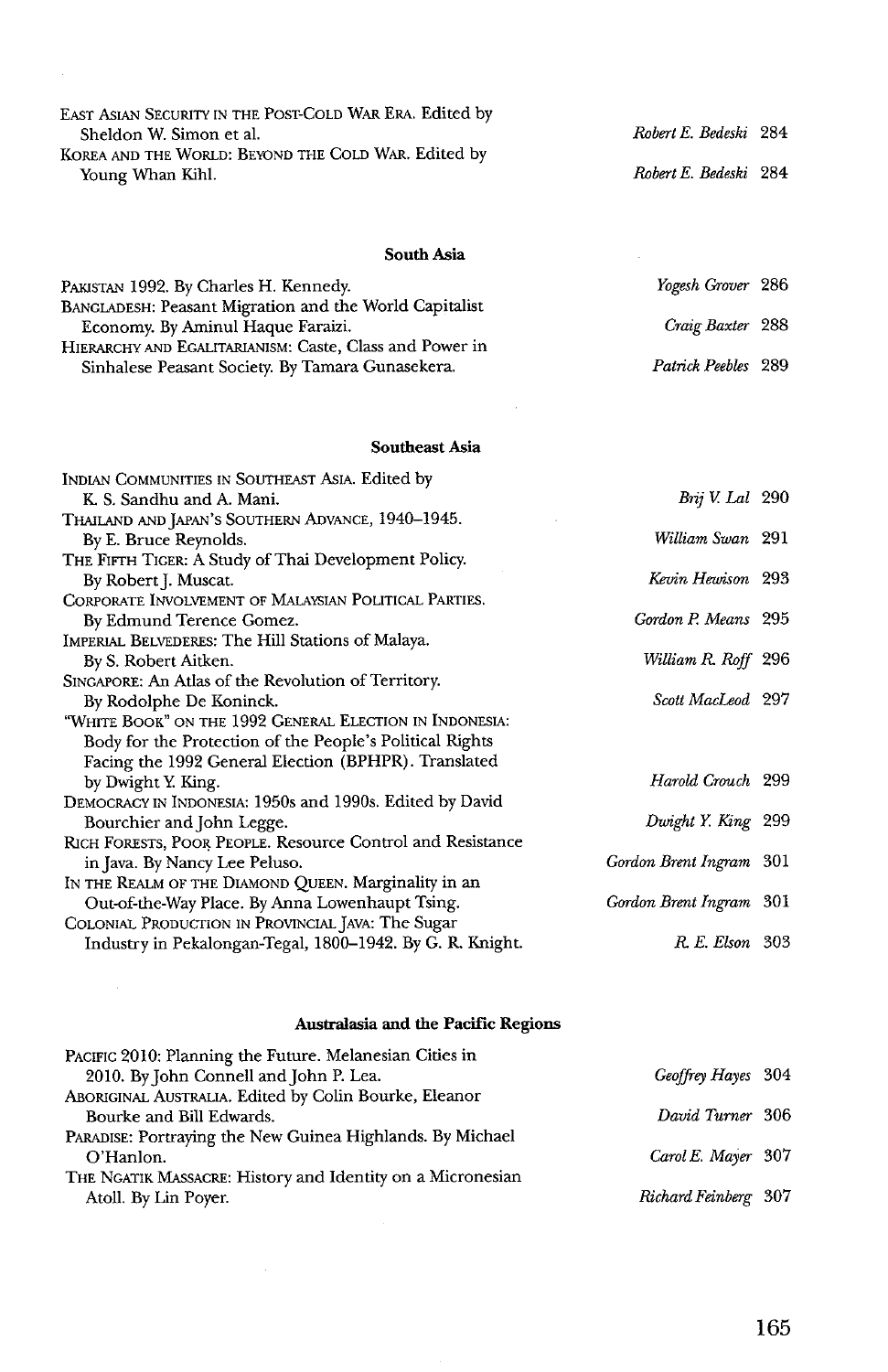#### **CONTRIBUTORS TO THIS ISSUE**

- **JAE.** HO CHUNG is an assistant professor of Political Science at the Hong Kong University of Science and Technology. His research interests are central-local relations and policy processes in China. His articles have appeared in *The China Quarterly* and *Studies in Comparative Communism.*
- SHIU-HING LO is an assistant professor of Political Science at the Hong Kong University of Science and Technology. His research interests are Hong Kong and Macau politics and his articles have been published by various academic journals.
- HARI SINGH isa lecturer in Political Science at the National University of Singapore.
- ANNE BOOTH is professor of Economics (with reference to Asia), School of Oriental and African Studies, University of London. Her most recent publication is *The Oil Boom and After: Indonesian Economic Policy and Performance in the Soeharto Era* (Singapore: Oxford University Press, 1992), which she edited and contributed to.
- SUPRIYA ROYCHOWDHURY is presently Assistant Professor, Indian Institute of Management, Ahmedabad.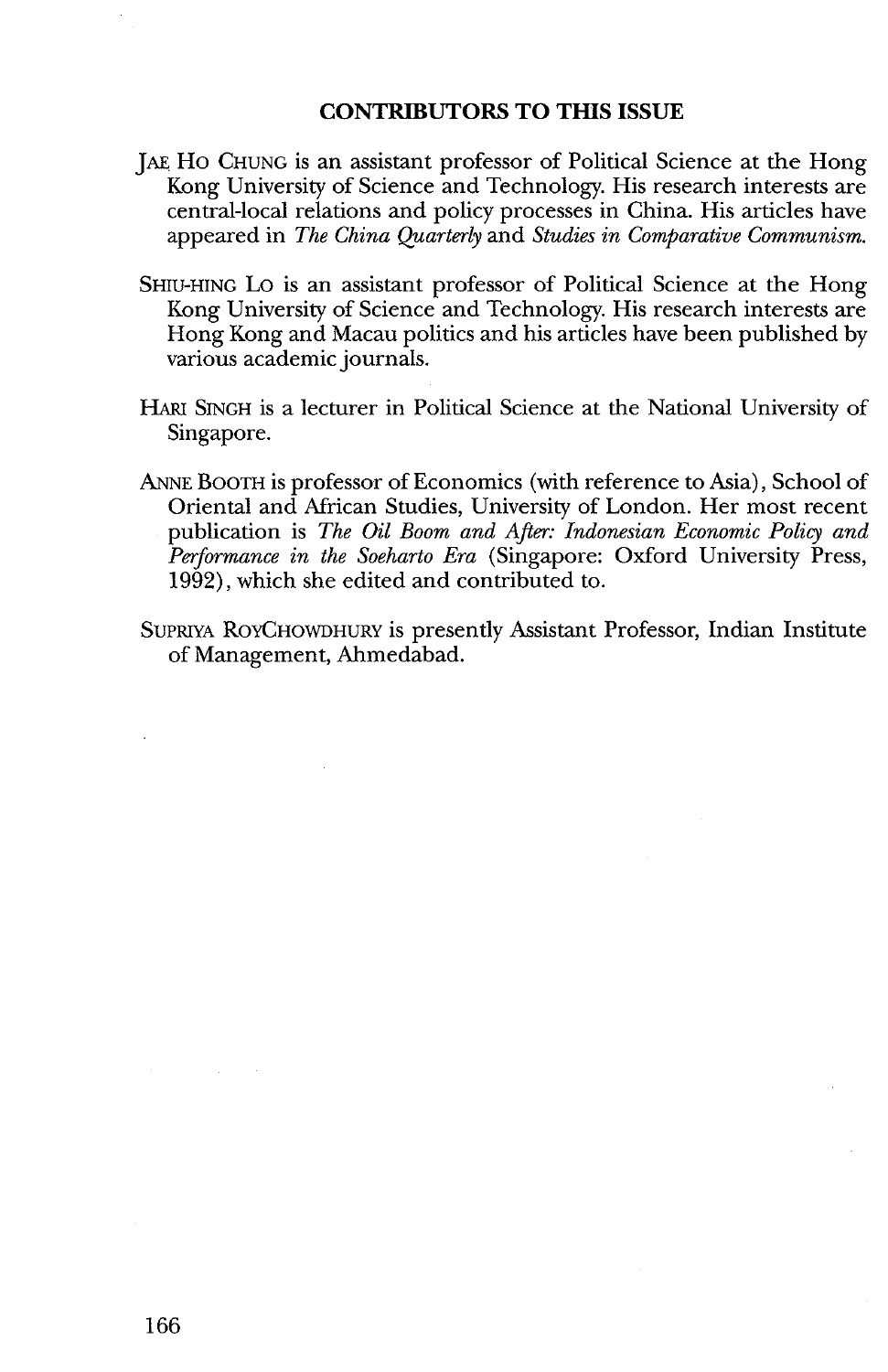# Pacific Affairs

**Vol. 68, No. 3 Fall 1995** 

**4** 

|                                                                                                            |                      | <b>PAGE</b> |
|------------------------------------------------------------------------------------------------------------|----------------------|-------------|
| Women and Political<br>Participation in China                                                              | <b>Stanley Rosen</b> | -315        |
| <b>Rising Gender Inequality</b><br>in Vietnam Since<br>Reunification                                       | Daniel Goodkind      | -342        |
| Rural Non-agricultural<br>Development in Post-Reform<br>China: Growth, Development<br>Patterns, and Issues | Samuel P. S. Ho      | 360         |
| Healing the American Rift<br>with New Zealand                                                              | James M. McCormick   | 392         |
| Books Reviewed (listed on pp. 312–314)                                                                     |                      | $-411$      |

Copyright<sup>®</sup> 1995, University of British Columbia. ISSN 0030-851X.<br>PRINTED IN CANADA GST No. R108161779 PRINTED IN CANADA

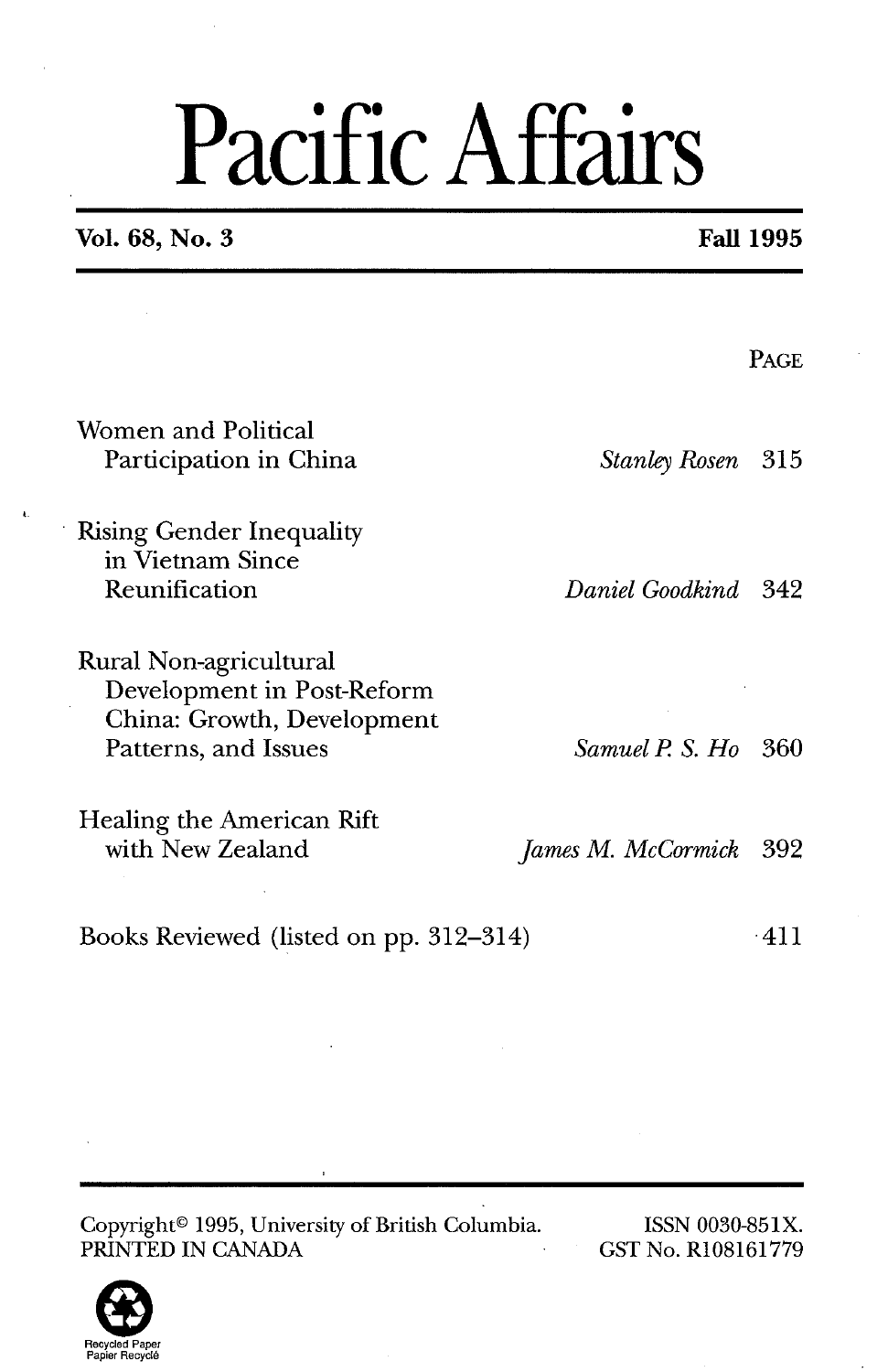#### **ABSTRACTS**

#### **Women and Political Participation in China**

*Stanley Rosen* 

This paper examines the role of women in post-1949 Chinese politics, and consid-Stanley Rosen<br>
This paper examines the role of women in post-1949 Chinese politics, and consid-<br>
ers the effect of various forces -- government policy, modernization, foreign influence<br>
and methods of the stress the stress This paper examines the role of women in post–1949 Chinese politics, and considers the effect of various forces — government policy, modernization, foreign influence and culture — on women's political participation over ti women in leadership positions in the party and state bureaucracies, and contrasts the Cultural Revolution's overtly "political" strategy of mandated official quotas for leadership roles with the reform period's strategy which emphasizes the development of a long-term legal framework for the protection of women's rights, and which stresses the importance of competitive elections for holding public office. The changing role of the Women's Federation is also addressed. Beginning in 1990, when China first **bid** to host the 1995 UN Women's as a conference — which has as its main slogan the equal fifty percent representation of men and women in power structures — there has been an attempt to reverse the numerical decline of women in political roles by reinstituting a quota system, albeit a more modest one than its predecessor.

#### **Rising Gender Inequality in Vietnam Since Reunification**

*Daniel Goodkind* 

This paper documents increases in gender inequality in Vietnam since reunification of the country in 1975. That contention is based upon an analysis of census and other survey data, a review of secondary source materials, and fieldwork. The rise in inequality has entailed the following: declines in relative survival probabilities for female children, worsened marriage prospects, greater occupational segregation, and increased female representation among the elderly and impoverished. At least four factors have contributed to these changes. The first is that wartime mobilization before 1975 had artificially inflated women's social position to an unsustainably high level. The second concerns the demographic outcome of the war of reunification which resulted in a relative surplus of women. The third is the free market reforms of the 1980s which signaled a diminished governmental commitment to social equity and contributed to a re-emergence of patriarchal Confucian patterns. The fourth is a set of other policy measures and historical circumstances which have enhanced preferences for bearing sons. The paper also assesses contrary and ambiguous evidence, such as the absence of a large gender gap in education, and suggests the possibility of future improvements in gender equality.

#### **Rural Non-agricultural Development in Post-Reform China:**   $Growth, Development Patterns, and Issues$

*Samuel* **P.** *S. Ho* 

The rural non-agricultural sector emerged in the 1980s as the most dynamic component of the Chinese economy and helped to rejuvenate and transform rural China. Although private enterprises have played an important role in some areas, rural nonagricultural development in most parts of China has been led by the collectively owned townshipvillage enterprises. They expanded at first by filling niches in the domestic market and producing consumer goods not adequately supplied by the state sector, and since the late 1980s, they have become increasingly export-oriented. However, rapid rural nonagricultural development has been attained at considerable costs to the environment and has contributed to a worsening of regional inequality in development and income. While rural non-agricultural development has created and diversified employment opportunities for peasant women, it has not significantly improved the status of peasant women. It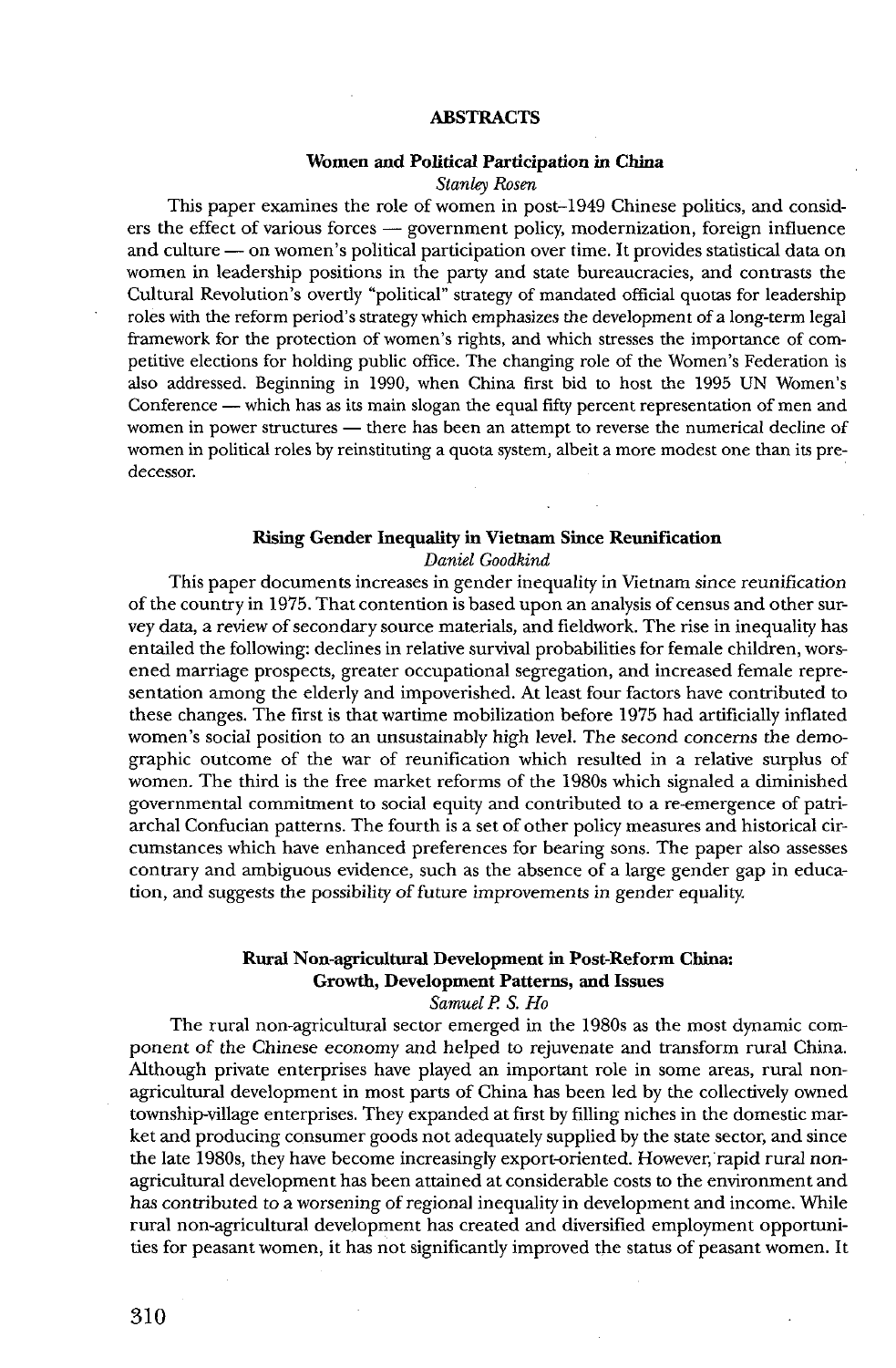is also becoming evident that property rights need to be clarified if rural industry is to achieve a higher level of technological competence and competitiveness.

#### **Healing the American Rift with New Zealand**

*Jam M. McCormick* 

Since 1985, political and military relations between the United States and New Zealand have been ruptured over the issue of American nuclear ship visits and nuclear power generally. In this paper, I review the nature of the ANZUS dispute, analyze the impact of this rupture in several different policy areas between the two countries, and discuss the recent events in New Zealand-United States relations that have begun to alter this situation. In particular, I focus on the apparent emergence of a dual track policy of closer political cooperation between the two countries, even as the security relationship remains fissured. such a policy is hardly without precedent: The United States has longtolerated a dual track policy toward France and NATO. While some initiatives have been undertaken by the Clinton administration, greater efforts by both sides will still be necessary for restoration of full ties between the two nations. Further progress in the relations between New Zealand and the United States, however, will likely have to await the 1996 elections in both countries.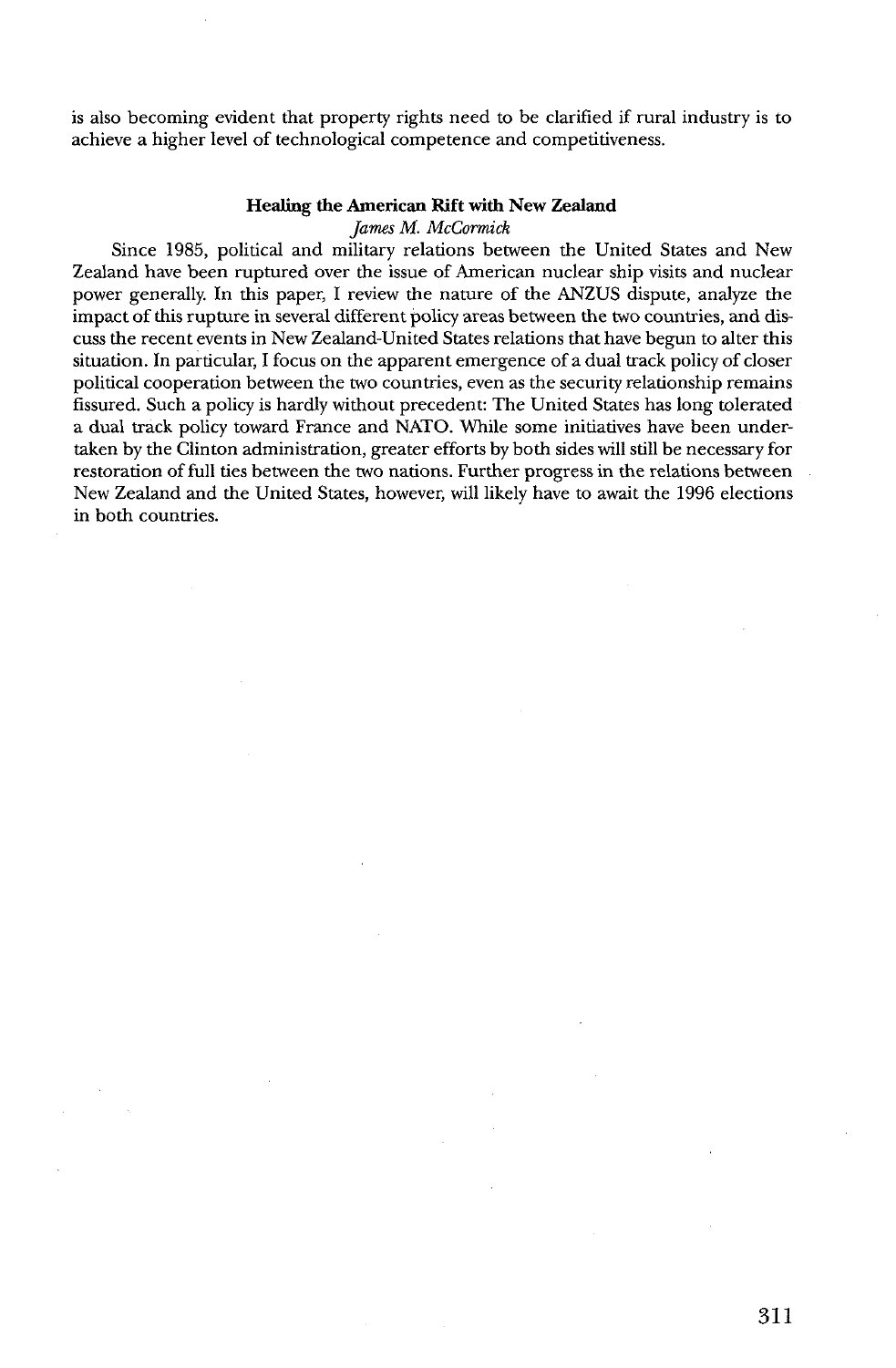#### **BOOKS REVIEWED IN THIS ISSUE**

#### Asia **General**

| REDISCOVERING THE IPR: Proceedings of the First International<br>Research Conference on the Institute of Pacific Relations. |                         |  |
|-----------------------------------------------------------------------------------------------------------------------------|-------------------------|--|
| Edited by Paul F. Hooper.                                                                                                   | Hugh Wilson 411         |  |
| THE DIPLOMATS 1939-1979. Edited by Gordon A. Craig and                                                                      |                         |  |
| Francis L. Loewenheim.                                                                                                      | Donald W. Klein 412     |  |
| STUDYING ASIA PACIFIC SECURITY: The Future of Research,                                                                     |                         |  |
| Training and Dialogue Activities. Edited by Paul M. Evans.                                                                  | Dora Alves 413          |  |
| ASIAN VISIONS OF AUTHORITY: Religion and the Modern States                                                                  |                         |  |
| of East and Southeast Asia. Edited by Charles F. Keyes,                                                                     |                         |  |
| Laurel Kendall and Helen Hardacre.                                                                                          | Lucian W. Pye 415       |  |
| China and Inner Asia                                                                                                        |                         |  |
| CHINA's AUTOMOBILE INDUSTRY: Policies, Problems, and                                                                        |                         |  |
| Prospects. By Eric Harwit.                                                                                                  | Samuel P. S. Ho 416     |  |
| THE SINO-INDIAN BORDER DISPUTE AND SINO-INDIAN RELATIONS.                                                                   |                         |  |
| By Xuecheng Liu.                                                                                                            | Yogesh Grover 417       |  |
| CHINA AFTER DENG XIAOPING: The Power Struggle in Beijing                                                                    |                         |  |
| since Tiananmen. By Willy Wo-lap Lam.                                                                                       | Diana Lary 418          |  |
| CHINA SINCE 1978: Reform, Modernization and 'Socialism with                                                                 |                         |  |
| Chinese Characteristics'. By Colin Mackerras, Pradeep                                                                       |                         |  |
| Taneja, and Graham Young.                                                                                                   | Robert Benewick 419     |  |
| BURYING MAO: Chinese Politics in the Age of Deng Xiaoping.<br>By Richard Baum.                                              | Nina Halpern 421        |  |
| POLITICS AND PURGES IN CHINA. By Frederick C. Teiwes.                                                                       | Timothy Cheek 422       |  |
| POLITICS, ECONOMY AND SOCIETY IN CONTEMPORARY CHINA.                                                                        |                         |  |
| By Bill Brugger and Stephen Reglar.                                                                                         | Graham E. Johnson 423   |  |
| CHINA'S ENVIRONMENTAL CRISIS: An Enquiry into the Limits of                                                                 |                         |  |
| National Development. By Vaclav Smil.                                                                                       | Jacob Park 424          |  |
| GUANGDONG: Survey of a Province Undergoing Rapid Change.                                                                    |                         |  |
| Edited by Y. M. Yeung and David K. Y. Chu.                                                                                  | Glen Peterson 426       |  |
| ENTREPRENEURSHIP, ECONOMIC GROWTH AND SOCIAL CHANGE.                                                                        |                         |  |
| The Transformation of Southern China. Edited by                                                                             |                         |  |
| David Schak.                                                                                                                | Graham E. Johnson 427   |  |
| CHINESE REGIONALISM: The Security Dimension. Edited by                                                                      |                         |  |
| Richard H. Yang, Jason C. Hu, Peter K. H. Yu and<br>Andrew N. D. Yang.                                                      | Sen Lin 428             |  |
| DIALECTIC OF THE CHINESE REVOLUTION: From Utopianism to                                                                     |                         |  |
| Hedonism. By Jiwei Ci.                                                                                                      | Richard Kraus 429       |  |
| THE DISCOURSE OF RACE IN MODERN CHINA. By Frank Dikotter.                                                                   | Pat Howard 431          |  |
| ZHOU ENLAI: The Early Years. By Chae-Jin Lee.                                                                               | Ronald C. Keith 432     |  |
| CH'EN LIANG ON PUBLIC INTEREST AND THE LAW. By Hoyt                                                                         |                         |  |
| Cleveland Tillman.                                                                                                          | Hugh Scogin 433         |  |
|                                                                                                                             |                         |  |
| <b>Northeast Asia</b>                                                                                                       |                         |  |
| POUVOIR POLITIQUE AU JAPON: Le Point de vue des Japonais.<br>By Jean Esmein.                                                | Bernard Bernier 435     |  |
| JAPAN'S POLITICAL MARKETPLACE. By J. Mark Ramseyer and                                                                      |                         |  |
| Frances McCall Rosenbluth.                                                                                                  | Amy Searight 436        |  |
| THE GOVERNMENT AND POLITICS OF JAPAN. By Hitoshi Abe,                                                                       |                         |  |
| Muneyuki Shindo and Sadafumi Kawato. Translated by                                                                          |                         |  |
| James W. White.                                                                                                             | Bruce Stronach 438      |  |
| THE FICTION OF TOKUDA SHÚSEI AND THE EMERGENCE OF                                                                           |                         |  |
| JAPAN'S NEW MIDDLE CLASS. By Richard Torrence.                                                                              | Millie R. Creighton 439 |  |
| JAPAN, A VIEW FROM THE BATH. By Scott Clark.                                                                                | Laura Miller 440        |  |

J.

 $\mathcal{A}_1$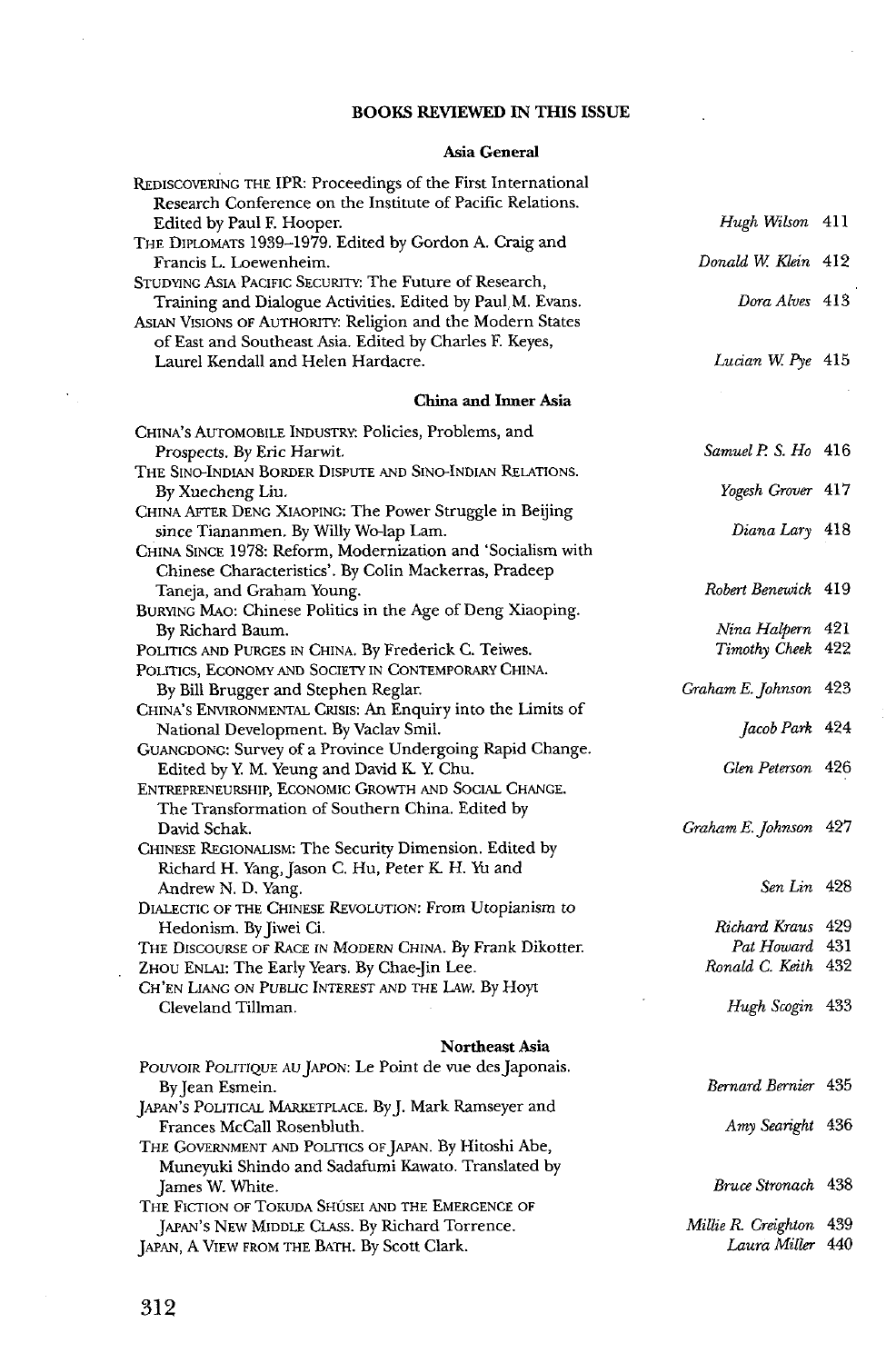| WAR, REVOLUTION AND JAPAN. Edited by Ian Neary.                                                               | Bill Sewell 441                          |  |
|---------------------------------------------------------------------------------------------------------------|------------------------------------------|--|
| CENTRAL AUTHORITY & LOCAL AUTONOMY IN THE FORMATION                                                           |                                          |  |
| OF EARLY MODERN JAPAN: The Case of Kaga Domain.<br>By Philip C. Brown.                                        | Mark Ravina 442                          |  |
| South Asia                                                                                                    |                                          |  |
| SOVIET POLICY TOWARDS SOUTH ASIA SINCE 1970. By Linda                                                         |                                          |  |
| Racioppi.                                                                                                     | Bilveer Singh 443                        |  |
| THE LIMITS OF BRITISH INFLUENCE: South Asia and the                                                           |                                          |  |
| Anglo-American Relationship. By Anita Inder Singh.                                                            | T. A. Keenleyside 445                    |  |
| HINDU NATIONALISTS IN INDIA: The Rise of the Bharatiya<br>Janata Party. By Yogendra K. Malik and V. B. Singh. | Radhika Desai 446                        |  |
| CASTE, CLASS AND EDUCATION: Politics of the Capitation Fee                                                    |                                          |  |
| Phenomenon in Karnataka. By Rekha Kaul.                                                                       | George Kurian 447                        |  |
| <b>Southeast Asia</b>                                                                                         |                                          |  |
| L'Asie du Sud-Est. By Rodolphe de Koninck.                                                                    | T. G. McGee 448                          |  |
| SIHANOUK: Prince of Light, Prince of Darkness. By Milton                                                      |                                          |  |
| Osborne.                                                                                                      | Martin Stuart-Fox 450                    |  |
| LINGUISTIC DIVERSITY AND NATIONAL UNITY: Language Ecology                                                     |                                          |  |
| in Thailand. By William A. Smalley.<br>'LOOKING EAST' AND INWARDS: Internal Factors in                        | John Hartmann 451                        |  |
| Malaysian Foreign Relations During the Mahathir Era,                                                          |                                          |  |
| 1981-1994. By David Camroux.                                                                                  | R. S. Milne 453                          |  |
| RENEGOTIATING LOCAL VALUES: Working Women and Foreign                                                         |                                          |  |
| Industry in Malaysia. By Merete Lie and Ragnhild Lund.                                                        | Judith Nagata 454                        |  |
| To CATCH A TARTAR: A Dissident in Lee Kuan Yew's Prison.                                                      |                                          |  |
| By Francis T. Seow.<br>THE SONGS OF SALANDA: and Other Stories of Sulu.                                       | K. Mulliner 455                          |  |
| By H. Arlo Nimmo.                                                                                             | Michael H. Bodden 457                    |  |
| INDONESIA IN ASEAN: Foreign Policy and Regionalism.                                                           |                                          |  |
| By Dewi Fortuna Anwar.                                                                                        | Donald Crone 458                         |  |
| TRANSFORMING HUMANITY: The Visionary Writings of                                                              |                                          |  |
| Soedjatmoko. Edited by Kathleen Newland and Kamala                                                            |                                          |  |
| Chandrakirana Soedjatmoko.<br>A CARGO OF SPICE: or Exploring Borneo. By R. A. M. Wilson.                      | Ivan L. Head 459<br>Craig A. Lockard 461 |  |
| FRAGILE TRADITIONS: Indonesian Art in Jeopardy. Edited by                                                     |                                          |  |
| Paul M. Taylor.                                                                                               | Cecelia Levin 462                        |  |
| Australasia and the Pacific Regions                                                                           |                                          |  |
| THE CAMBRIDGE ENCYCLOPEDIA OF AUSTRALIA. Edited by                                                            |                                          |  |
| Susan Bambrick.                                                                                               | Robert Tonkinson 463                     |  |
| POWER AND PROTEST: Movements for Change in Australian                                                         |                                          |  |
| Society. By Verity Burgmann.                                                                                  | Deborah Montgomerie 465                  |  |
| CORPORATE PLANNING AND POLICY PLANNING IN THE PACIFIC.                                                        |                                          |  |
| By Gavin Boyd.<br>PACIFIC 2010: Strategies for Melanesian Agriculture for 2010:                               | Terry Ursacki 466                        |  |
| Tough Choices. By J. Brian Hardaker and Euan Fleming.                                                         | David Bettison 468                       |  |
| MORE THAN A LIVING: Fishing and the Social Order on a                                                         |                                          |  |
| Polynesian Atoll. By Michael D. Lieber.                                                                       | Richard Feinberg 469                     |  |
| STORIES OF MY PEOPLE: A Japanese Canadian Journal.                                                            |                                          |  |
| By Roy Ito.<br>BLOOD, SWEAT, AND MAHJONG: Family and Enterprise in an                                         | Marilyn Iwama 470                        |  |
| Overseas Chinese Community. By Ellen Oxfeld.                                                                  | Lee Lai To 471                           |  |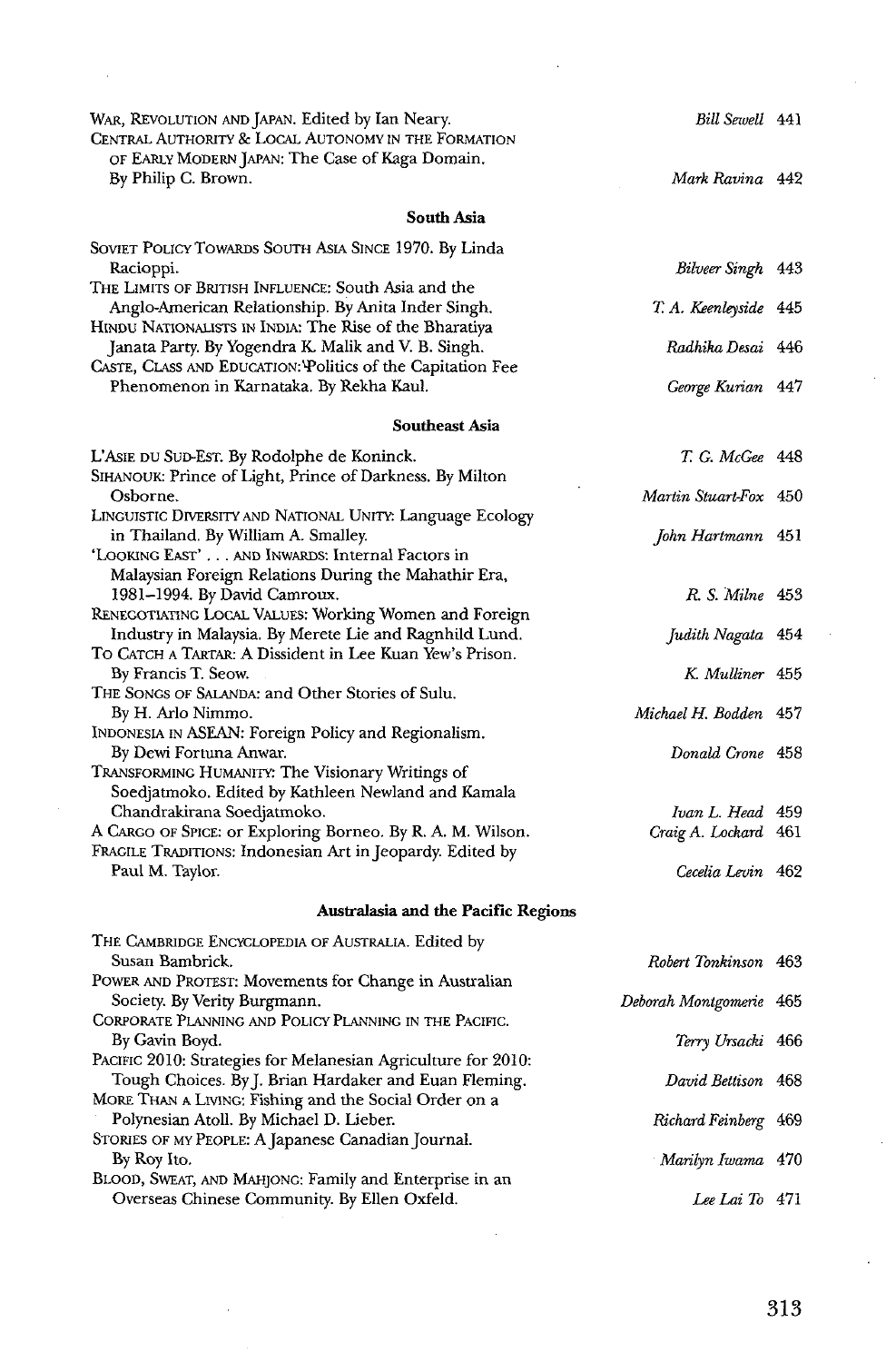#### **CONTRIBUTORS TO THIS ISSUE**

- STANLEY ROSEN teaches political science at the University of Southern California, Los Angeles.
- DANIEL GOODKIND is an Assistant Research Scientist at the Population Studies Center, University of Michigan.
- SAMUEL P. S. Ho, Professor of Economics, University of British Columbia. His most recent book is *Rural China in Transition* (Oxford: Clarendon Press, 1994).
- JAMES MCCORMICK, Professor in the Department of Political Science, Iowa State University.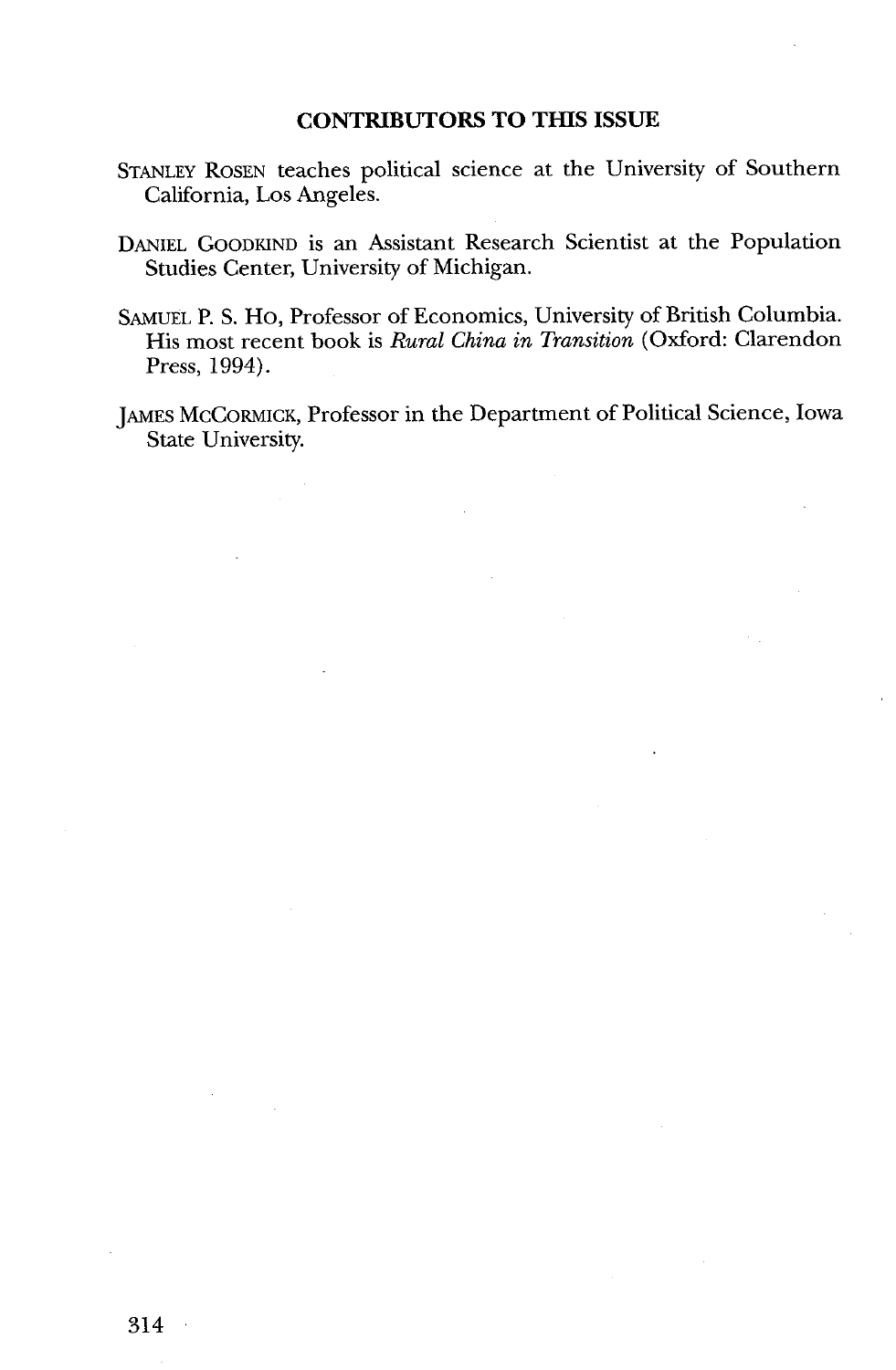## Pacific Affairs

 $\ddot{\phantom{a}}$ 

#### **Vol. 68, No. 4 Winter 1995-96**

|                                                                                                                  |                        | PAGE |
|------------------------------------------------------------------------------------------------------------------|------------------------|------|
| Ethnic Tension and the<br>Struggle for Order:<br>China's Policies in Tibet                                       | Solomon M. Karmel      | 485  |
| Japan and the Asian<br>Development Bank                                                                          | Ming Wan               | -509 |
| The Transformation of Interest<br>Politics in India                                                              | Stanley A. Kochanek    | 529  |
| Developing the Information<br>Industry in Taiwan:<br><b>Entrepreneurial State,</b><br>Guerrilla Capitalists, and |                        |      |
| Accommodative Technologists                                                                                      | Vincent Wei-cheng Wang | 551  |
| Books Reviewed (listed on pp. 480–482)                                                                           |                        | 577  |
| Index to Volume 68 (1995)                                                                                        |                        | 635  |

Copyright<sup>®</sup> 1995, University of British Columbia. ISSN 0030-851X.<br>PRINTED IN CANADA GST No. R108161779 PRINTED IN CANADA

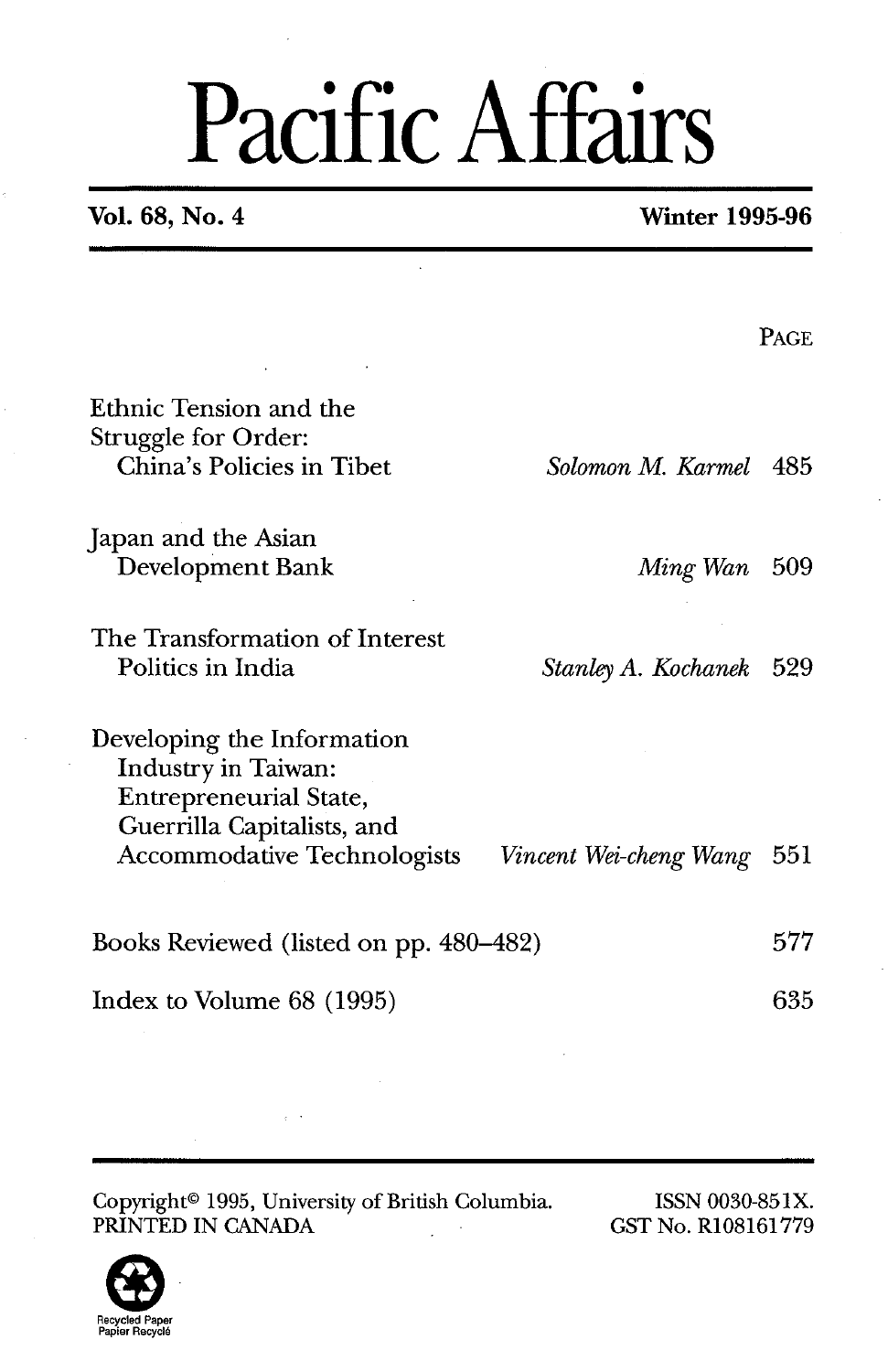#### **ABSTRACTS**

#### **Ethnic Tension and the Struggle for Order: China's Policies in Tibet**

*Solomon* **M.** *Kannel* 

Post-Mao reforms came to Tibet much later than to the rest of China, and like the aftershocks of an earthquake, they have been far less pronounced. In fact, since 1989, the ground seems to be shifting backwards, with many post-Mao reforms overturned or undermined.

This article employs hundreds of sources in the Chinese press and a limited number of sources published abroad by social scientists and Tibetan partisans to analyze the international and domestic causes for recent, praetorian trends in China's most rebellious territory. After a brief historical overview, it discusses five sources for restrictions imposed upon Tibet by its current leaders: (1) the largest outpouring of Tibetan, ethnic nationalist protest and dissent since 1959; (2) an increasingly problematic international situation, which poses new challenges to Chinese authority in Tibet; **(3)** a national development plan which permits great disparity in "open door" policies in coastal and hinterland regions; (4) the leadership's continued ethnocentric attitudes toward the value of Tibetan culture generally; and finally (5) residual, "leftist" ideas on religion and class struggle. The conclusion argues that even before the absorption of Hong Kong, China already is pursuing a "one country, two systems" policy, with the systems defined by the degree of autonomy permitted and divided along ethnic lines. The conclusion also argues that the success of the policy in Tibet is by no means assured.

#### **Japan and the Asian Development Bank**

*Ming Wan* 

Japan's financial contributing power explains its key role in the ADB and its interest in the Bank as a symbol of its status in the world. However, even though Japan has become more powerful in the ADB since 1972, it has also become less concerned about its tangible and immediate economic gains from the Bank. This is because Japan's participation in the ADB has broadened its definition of interests due to a close institutional linkage between the ADB and the Ministry of Finance. This linkage has made Japanese officials identify their interests with those of the ADB. The paper shows that the existence of a strong domestic agency with an entrenched institutional connection with an international institution facilitates cooperation from a non-hegemon state in the institution.

#### **The Transformation of Interest Politics in India**

*Stanley* **A.** *Kochamk* 

The explosion of group advocacy has led to a renewed attention to the study of interest politics and the impact of political, social and economic change on group formation, development and action. Interest group theory suggests that groups proliferate during periods of rapid change. **A** study of group evolution and change in India provides an excellent opportunity to assess the impact of systemic change on interest group develop ment and behavior.

The accelerated process of economic, social and political change in India since 1947 has begun to alter the nature and conduct of interest politics as the country has experienced an increase in the mobilization, proliferation and transformation of groups. These changes have in turn altered interest group roles, styles and strategies. The Indian system of state dominated pluralism in which autonomous groups were overshadowed by an omnipresent state is eroding **as** interest politics have become less individual, patron-client and particularistic and more open and genuinely pluralistic.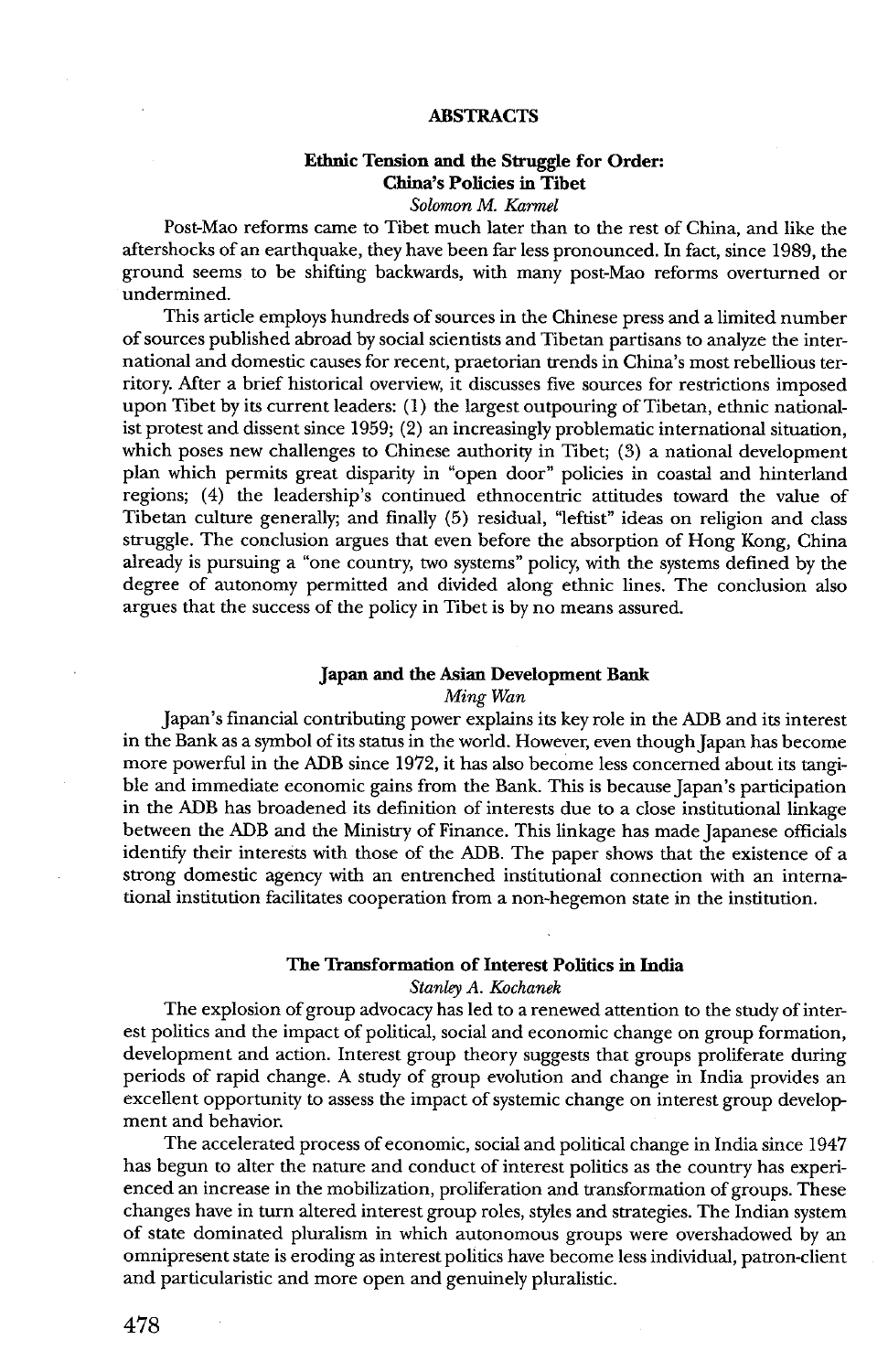The impact of systemic change has been most visible in the case of the Indian business community, traditionally the most organized and autonomous sector of India's complex interest group universe. Old established associations have been weakened by splits, dormant' associations have become revitalized and new organizations have emerged. to supplement and may even supplant the old. Changes within India's business associations have been accompanied by significant changes in the relationship between business and government. Government has become less of a regulator and more of a facilitator and business has become an increasingly important force in the governmental process.

#### **Developing the Information Industry in Taiwan: Entrepreneurial State, Guerrilla Capitalists, and Accommodative Technologists Vincent Wei-cheng Wang**

Promoting high-tech industries in the developing world is a very significant development. In particular, the modern information technology (IT), which integrates the cutting-edge of computer hardware, software, and telecommunication, revolutionizes economic and political relations, at both the national and the international levels.

This paper examines the major policies and institutions responsible for promoting the information industry in Taiwan. It finds that Taiwan's information industry was created on the solid foundation laid by the successful export-oriented electronics industry, and the current technology-intensive strategy is a natural extension of Taiwan's previous development strategies. It draws attention to three important factors that shape Taiwan's patterns of high-tech development: the many important roles played by the Taiwanese state, the strengths and weaknesses of Taiwan's decentralized industrial structure that is dominated by small- and medium-sized firms, and Taiwan's "accommodative" approach to IT development. Promoting IT is only a means for industrial upgrading, not an end in itself. In developing IT, Taiwan has maintained close ties with the global technological market and attempted to harness multinational corporations' investment with the country's macroeconomic adjustment, rather than asserting narrow economic nationalism and restricting the domestic market. Comparisons are also drawn between the Taiwanese model and other countries that differ in state roles, industrial structures (e.g., Korea's **chuebol** model), and technological approach (e.g., Brazil's "assertive" approach) to show that there are various ways for developing high-tech.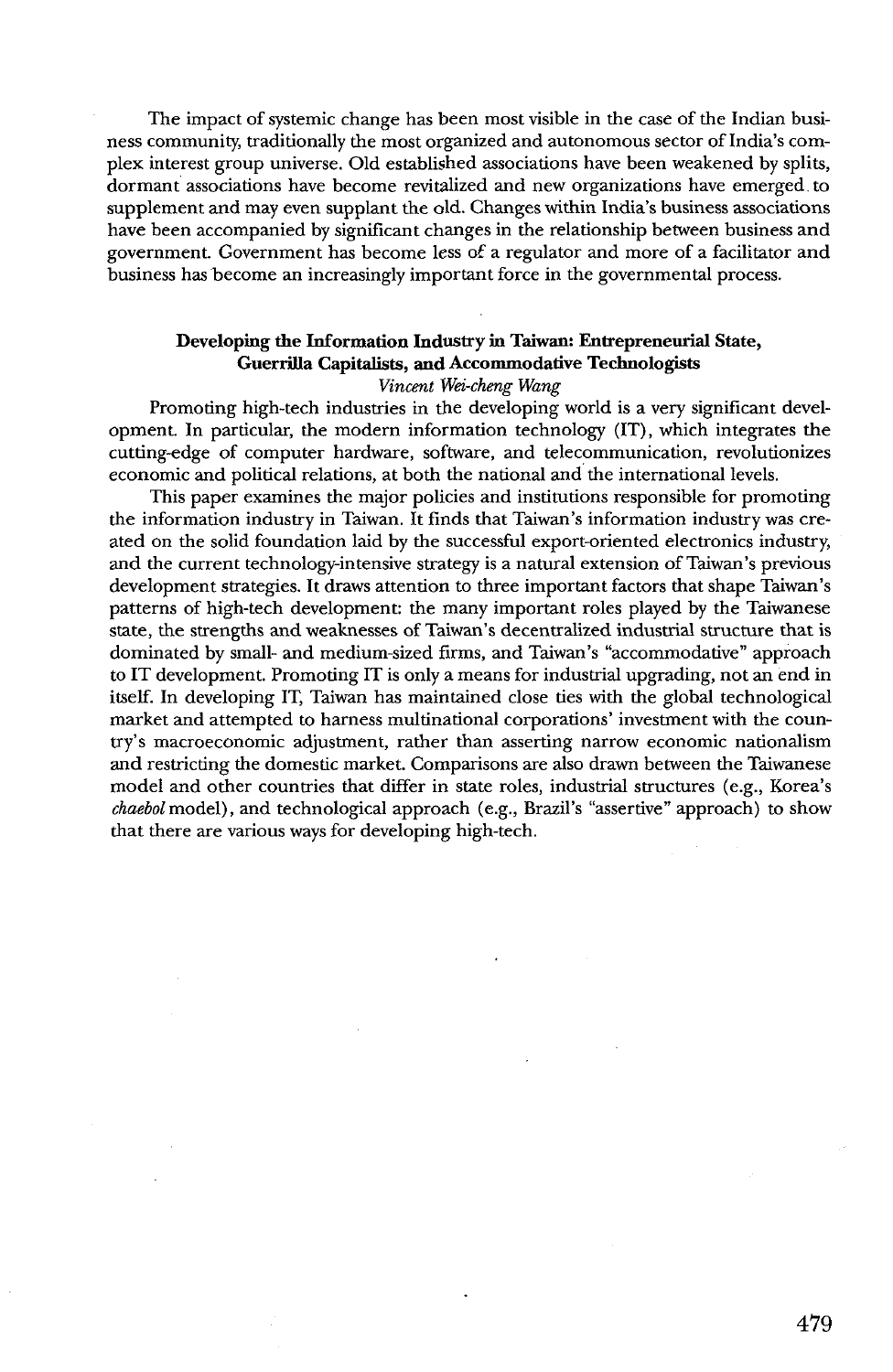#### **BOOKS REVIEWED IN THIS ISSUE**

#### **Asia General**

 $\mathcal{L}_{\rm{max}}$  and  $\mathcal{L}_{\rm{max}}$ 

| WESTERN DOMINANCE AND POLITICAL ISLAM:                                                    |                            |     |
|-------------------------------------------------------------------------------------------|----------------------------|-----|
| Challenge and Response.<br>By Khalid Bin Sayeed.                                          | Saleem M. M. Qureshi       | 577 |
| <b>GLOBAL ISLAMIC POLITICS.</b>                                                           |                            |     |
| By Mir Zohair Husain.                                                                     | Hassan N. Gardezi 578      |     |
| MODERNITY AND IDENTITY: Asian Illustrations.                                              |                            |     |
| By Alberto Gomes.                                                                         | Marilyn Iwama 580          |     |
| THE RUSSIAN FAR EAST IN TRANSITION:                                                       |                            |     |
| Opportunities for Regional Economic                                                       |                            |     |
| Cooperation. Edited by Mark J. Valencia.                                                  | John J. Stephan 581        |     |
| CENTRAL ASIA IN HISTORICAL PERSPECTIVE.                                                   |                            |     |
| Edited by Beatrice F. Manz.                                                               | Xijuan J. Zhou 582         |     |
| FROM REFORM TO REVOLUTION: The Demise of                                                  |                            |     |
| Communism in China and the Soviet Union.                                                  |                            |     |
| By Minxin Bei.                                                                            | Richard C. Thornton 583    |     |
| <b>China and Inner Asia</b>                                                               |                            |     |
| CHINESE FOREIGN POLICY: Theory and Practice.                                              |                            |     |
| Edited by Thomas W. Robinson and                                                          |                            |     |
| David Shambaugh.                                                                          | Gaye Christoffersen 584    |     |
| CHINA AND THE WORLD: Chinese Foreign                                                      |                            |     |
| Relations in the Post-Cold War Era,                                                       |                            |     |
| Third Edition.                                                                            |                            |     |
| Edited by Samuel S. Kim.                                                                  | Gaye Christoffersen 584    |     |
| CHINA BRIEFING, 1994.                                                                     |                            |     |
| Edited by William A. Joseph.                                                              | Charles Burton 587         |     |
| THE BAMBOO GULAG: Human Rights in the People's                                            |                            |     |
| Republic of China 1991-1992.                                                              |                            |     |
| By Ta ling Lee and John F. Copper.                                                        | Rene Goldman 588           |     |
| DOMESTIC LAW REFORMS IN POST-MAO CHINA.                                                   |                            |     |
| Edited by Pitman B. Potter.                                                               | Margaret Y. K. Woo 589     |     |
| DENG XIAOPING: Chronicle of an Empire.                                                    |                            |     |
| By Ruan Ming. Translated and edited by<br>Nancy Liu, Peter Rand and Lawrence R. Sullivan. | Michael Schoenhals 591     |     |
| GOVERNING CHINA: From Revolution Through Reform.                                          |                            |     |
| By Kenneth Lieberthal.                                                                    | David N. Campbell 592      |     |
| WAR AND POPULAR CULTURE: Resistance in                                                    |                            |     |
| Modern China, 1937-1945.                                                                  |                            |     |
| By Chang-tai Hung.                                                                        | Edward A. McCord 593       |     |
| EDUCATION AND SOCIETY IN LATE IMPERIAL CHINA,                                             |                            |     |
| 1600–1900. Edited by Benjamin A. Elman                                                    |                            |     |
| and Alexander Woodside.                                                                   | Suzanne Wilson Barnett 594 |     |
| <b>BUDDHISM IN CHINESE SOCIETY: An Economic</b>                                           |                            |     |
| History from the Fifth to the Tenth                                                       |                            |     |
| Centuries. By Jacques Gernet.                                                             |                            |     |
| Translated by Franciscus Verellen.                                                        | Daniel L. Overmyer 596     |     |
| <b>Northeast Asia</b>                                                                     |                            |     |
| JAPAN: A New Kind of Superpower?                                                          |                            |     |
| Edited by Craig C. Garby and Mary Brown Bullock.                                          | Scott Schnell 597          |     |
| "RICH NATION, STRONG ARMY": National Security and                                         |                            |     |
| the Technological Transformation of Japan.                                                |                            |     |
| By Richard J. Samuels.                                                                    | John Lie 598               |     |
|                                                                                           |                            |     |

 $\hat{\boldsymbol{\beta}}$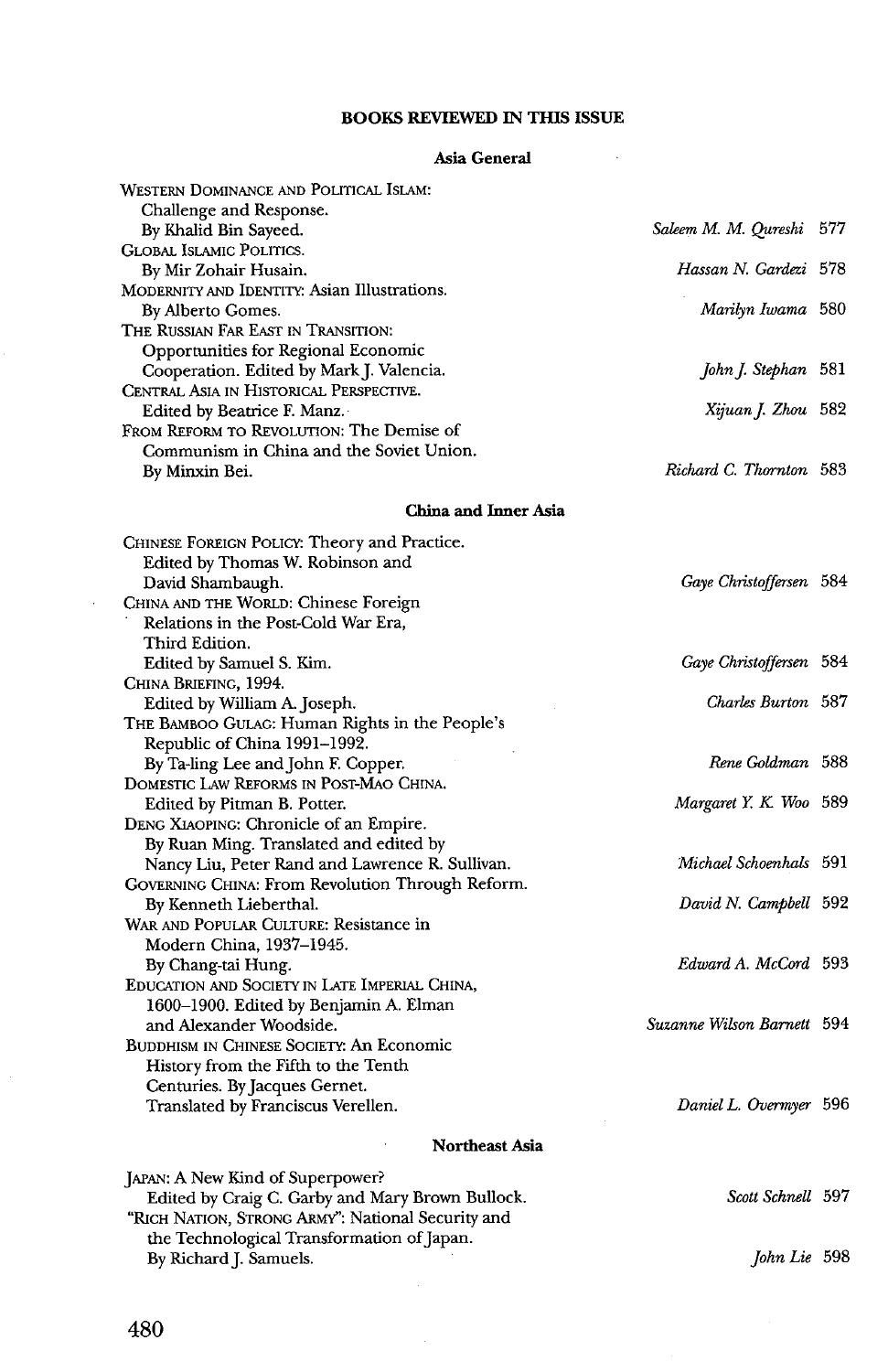| BEYOND THE RISING SUN: Nationalism in Contemporary |                           |  |
|----------------------------------------------------|---------------------------|--|
| Japan. By Bruce Stronach.                          | Bernard Saint-Jacques 600 |  |
| OUR LAND WAS A FOREST: An Ainu Memoir.             |                           |  |
| By Kayano Shigeru.                                 | Lindy-Lou Flynn 601       |  |
| THE PINCH RUNNER MEMORANDUM. By Oe Kenzaburo.      |                           |  |
| Translated by Michiko N. Wilson and                |                           |  |
| Michael K. Wilson.                                 | Millie Creighton 602      |  |
| JAPANESE NEW RELIGIONS IN THE WEST.                |                           |  |
| Edited by Peter B. Clarke and Jeffrey Somers.      | John Nelson 604           |  |
|                                                    |                           |  |

#### **South Asia**

| Non-Agricultural Employment in India: Trends and  |                           |  |
|---------------------------------------------------|---------------------------|--|
| PROSPECTS. Edited by Pravin Visaria and           |                           |  |
| Rakesh Basant.                                    | Balbir S. Sahni 605       |  |
| CONTEMPORARY PROBLEMS OF PAKISTAN.                |                           |  |
| Edited by J. Henry Korson.                        | Robert Wirsing 606        |  |
| PAKISTAN AND THE GEOSTRATEGIC ENVIRONMENT:        |                           |  |
| A Study of Foreign Policy. By Hasan-Askari Rizvi. | Robert Wirsing 606        |  |
| DEVELOPMENT POLICY OF A COMMUNIST GOVERNMENT:     |                           |  |
| West Bengal Since 1977. By Ross Mallick.          | Tony Beck 608             |  |
| CONTINUITY AND CHANGE IN RURAL WEST BENGAL.       |                           |  |
| By G. K. Lieten.                                  | Tony Beck 608             |  |
| <b>BHAKTI RELIGION IN NORTH INDIA: Community</b>  |                           |  |
| Identity and Political Action.                    |                           |  |
| Edited by David N. Lorenzin.                      | William K. Mahony 610     |  |
| A SURVEY OF HINDUISM.                             |                           |  |
| By Klaus K. Klostermaier.                         | Harold Coward 611         |  |
| ELEMENTS OF HINDU ICONOGRAPHY: Second Edition,    |                           |  |
| Volume I, Parts I and II. By T. A. Gopinatha Rao. | Klaus K. Klostermaier 612 |  |
| ELEMENTS OF HINDU ICONOGRAPHY: Second Edition,    |                           |  |
| Volume II, Parts I and II.                        |                           |  |
| By T. A. Gopinatha Rao.                           | Klaus K. Klostermaier 612 |  |
| HINDU-CHRISTIAN DIALOGUE: Perspectives and        |                           |  |
| Encounters. Edited by Harold Coward, et al.       | Geoffrey A. Oddie 613     |  |
|                                                   |                           |  |

#### **Southeast Asia**

| INDUSTRIAL STRUCTURES AND THE DEVELOPMENT         |                                       |  |
|---------------------------------------------------|---------------------------------------|--|
| OF SMALL AND MEDIUM ENTERPRISE LINKAGES:          |                                       |  |
| Examples from East Asia.                          |                                       |  |
| Edited by Saha Dhevan Meyanathan.                 | <i>Hal Hill</i> 615                   |  |
| HIGHER EDUCATION IN VIETNAM: Change and Response. |                                       |  |
| Edited by David Sloper and Le Thac Can.           | Robert L. Curry, $\mathfrak{f}_r$ 616 |  |
| GENTLE JANUS, MERCHANT PRINCE: The VOC and        |                                       |  |
| the Tightrope of Diplomacy in the Malay           |                                       |  |
| World, 1740–1800.                                 |                                       |  |
| By Reinout Vos.                                   | Carl A. Trocki 617                    |  |
| IN THE SHADOW OF MOUNT RAMELAU: The Impact        |                                       |  |
| of the Occupation of East Timor.                  |                                       |  |
| By George J. Aditiondro.                          | Geoffrey Robinson 618                 |  |
| THE ROOTS OF THE ACEHNESE REBELLION 1989-1992.    |                                       |  |
| By Tim Kell.                                      | Geoffrey Robinson 618                 |  |
| MENTAWAI SHAMAN: Keeper of the Rain Forest.       |                                       |  |
| Photographs and Journals by Charles Lindsay.      |                                       |  |
| Historical Essay by Reimar Schefold.              | Gordon Brent Ingram 620               |  |

 $\sim$   $\alpha$ 

 $\alpha=1$ 

 $\bar{z}$ 

481

 $\overline{a}$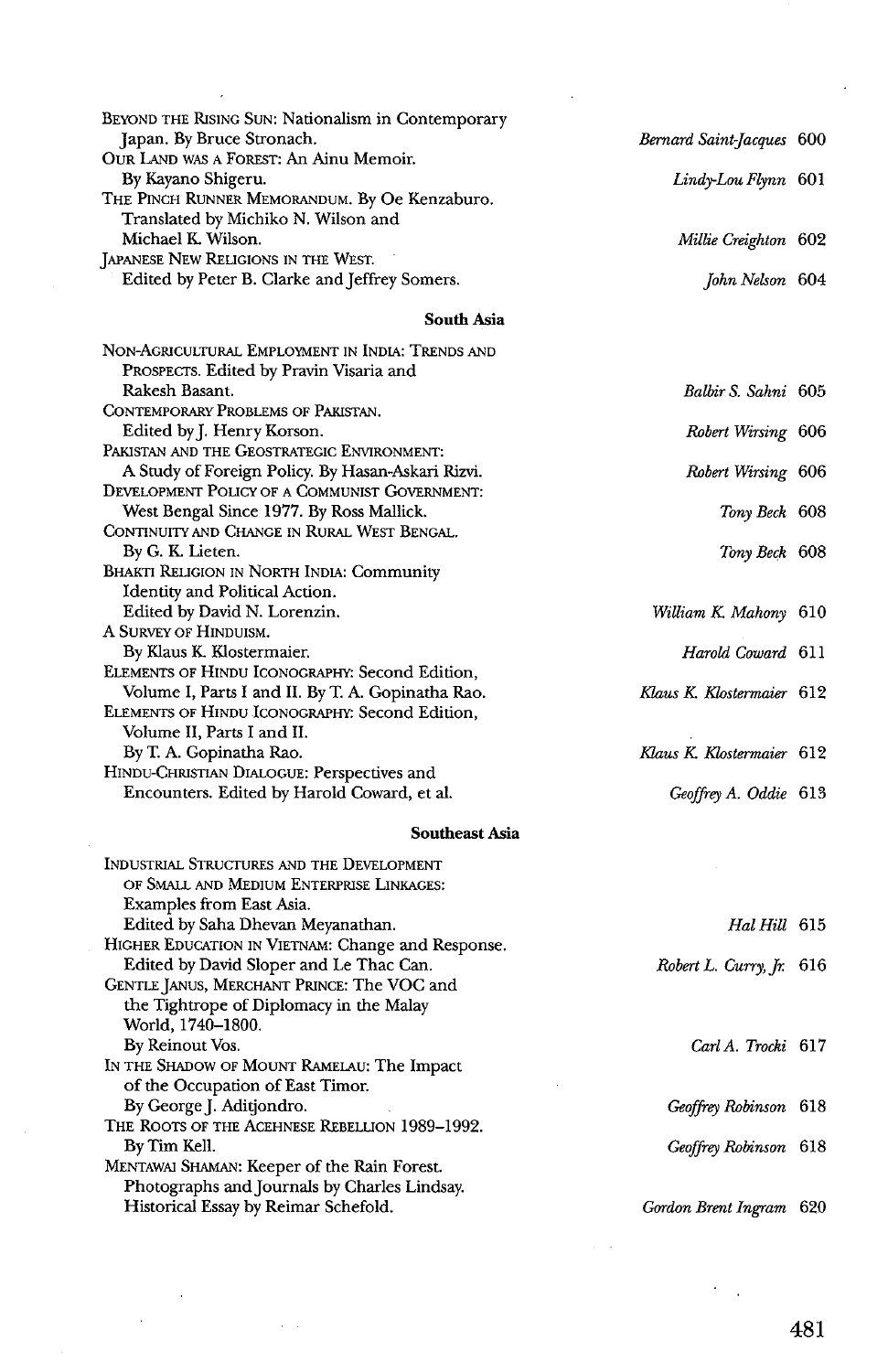#### **Australasia and the Pacific Islands**

| ANCESTRAL RAINFORESTS AND THE MOUNTAIN OF GOLD:     |                        |  |
|-----------------------------------------------------|------------------------|--|
| Indigenous Peoples and Mining in New Guinea.        |                        |  |
| By David Hyndman.                                   | Harriet Whitehead 621  |  |
| THE POLICE AND YOUNG PEOPLE IN AUSTRALIA.           |                        |  |
| Edited by Rob White and Christine Alder.            | Robert M. Gordon 622   |  |
| MARGINS AND MAINSTREAMS: Asians in American         |                        |  |
| History and Culture.                                |                        |  |
| By Gary Y. Okihiro.                                 | Millie Creighton 623   |  |
| RELUCTANT EXILES?: Migration from Hong Kong         |                        |  |
| and the New Overseas Chinese.                       |                        |  |
| Edited by Ronald Skeldon.                           | Wing Chung Ng 625      |  |
| THE FOUR QUARTERS OF THE NIGHT: The Life-Journey    |                        |  |
| of an Immigrant Sikh. By Tara Singh Bains           |                        |  |
| and Hugh Johnston.                                  | Pashaura Singh 626     |  |
| TOUCH WOOD: BC Forests at the Crossroads.           |                        |  |
| Edited by Ken Drushka, Bob Nixon and                |                        |  |
| Ray Travers.                                        | David B. Tindall 627   |  |
| <b>Briefly Noted</b>                                |                        |  |
| THE ECONOMIC TRANSFORMATION OF SOUTH CHINA:         |                        |  |
| Reform and Development in the Post-Mao Era.         |                        |  |
| Edited by Thomas P. Lyons and Victor Nee.           | Samuel P. S. Ho 629    |  |
| MONEY, BANKING, AND FINANCIAL MARKETS IN CHINA.     |                        |  |
| By Gang Yi.                                         | Ralph W. Huenemann 631 |  |
| YANGTZE! YANGTZE!: Debate Over the Three Gorges     |                        |  |
| Project. By Dai Qing. Translated by Nancy Liu       |                        |  |
| et al. Edited by Patricia Adams and John Thibodeau. | Ralph W. Huenemann 631 |  |
| CHINA: Internal Market Development and Regulation.  |                        |  |
| By Anjali Kumar et al.                              | Ralph W. Huenemann 632 |  |
| NATIONALISM AND ETHNICITY IN SOUTHEAST ASIA.        |                        |  |
| Edited by Ingrid Wessel.                            | R. S. Milne 633        |  |
|                                                     |                        |  |

#### **CONTRIBUTORS TO THIS ISSUE**

SOLOMON M. KARMEL is an assistant professor of national security affairs at the Naval Postgraduate School, and a post-doctoral fellow at the University of California at Berkeley.

MING WAN is John M. Olin Fellow in Economics and National Security at John M. Olin Institute for Strategic Studies Center for International Affairs and jointly a Pacific Basin Research Center Postdoctoral Fellow at Kennedy School of Government, Harvard University. He is on leave from the Department of Public and International Affairs of George Mason University.